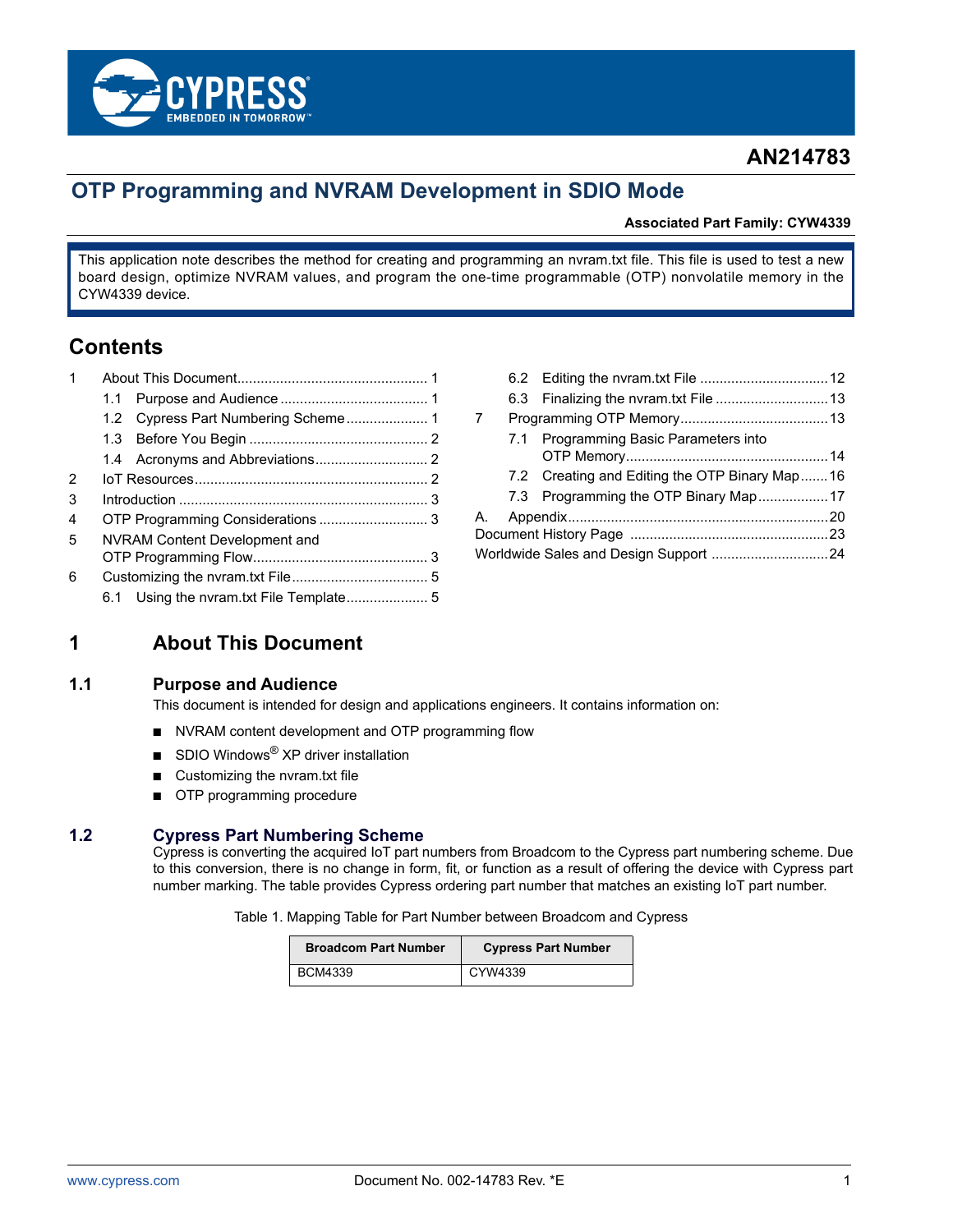

#### <span id="page-1-0"></span>**1.3 Before You Begin**

- A CYW4339 board reference design package that contains:
	- ❐ The reference board schematic, bill of materials, and layout. Be sure to specify either the WLBGA or WLCSP package, and either single-band (2.4 GHz only) or dual-band (2.4 GHz and 5 GHz).
	- ❐ An nvram.txt template file for the reference board.
- A Windows XP or Linux<sup>®</sup> device driver for the relevant SDIO device
- Cypress transmit signal strength indicator (TSSI) calibration tools

Refer to [IoT Resources on page 2](#page-1-2) for details on accessing Cypress CSP. If necessary, contact your Sales or Engineering support representative.

#### <span id="page-1-1"></span>**1.4 Acronyms and Abbreviations**

[In most cases, acronyms and abbreviations are defined on first use. For a more complete list of acronyms and](http://www.cypress.com/glossary) [other terms used in Cypress documents, go to:](http://www.cypress.com/glossary) http://www.cypress.com/glossary.

### <span id="page-1-2"></span>**2 IoT Resources**

Cypress provides a wealth of data at<http://www.cypress.com/internet-things-iot>to help you to select the right IoT device for your design, and quickly and effectively integrate the device into your design. Cypress provides customer access to a wide range of information, including technical documentation, schematic diagrams, product bill of materials, PCB layout information, and software updates. Customers can acquire technical documentation and software from the Cypress Support Community website [\(http://community.cypress.com/\).](http://community.cypress.com/)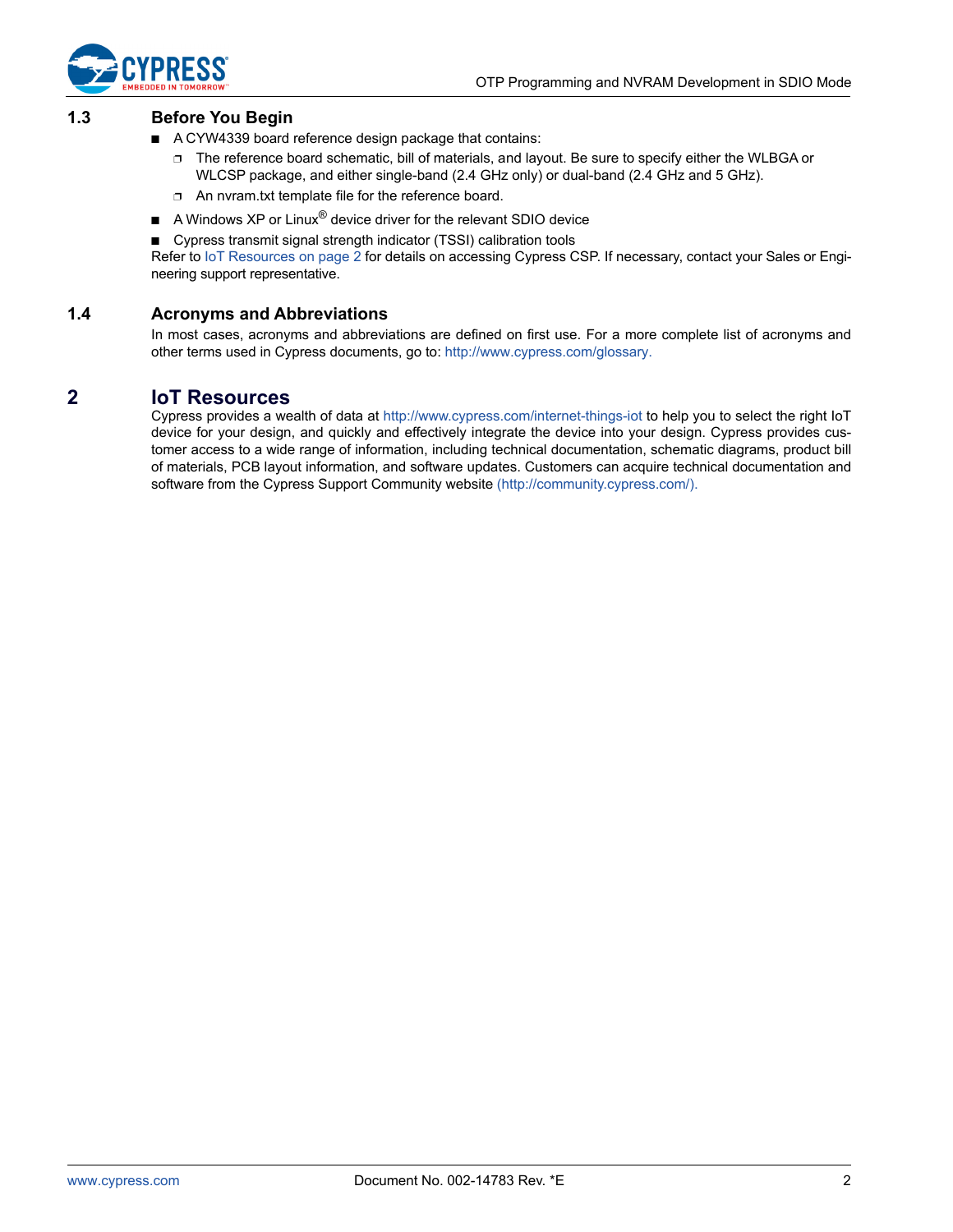

# <span id="page-2-0"></span>**3 Introduction**

The Cypress CYW4339 is a single-chip IEEE 802.11 a/b/g/n/ac + BT4.0/FM RX device for embedded applications. One-time programmable (OTP) nonvolatile memory is included in the WLAN section of the device to store board-specific information such as product ID, manufacturer ID, MAC address. Excluding the header information, up to 502 bytes of OTP memory is available on the CYW4339 for WLAN information. Although the WLAN section provides the option of using a SDIO or HSIC host interface, this application note addresses only SDIO applications.

The OTP memory content, along with an editable NVRAM file (nvram.txt file), provides a complete card information structure (CIS) used by the device driver to initialize and configure the CYW4339.

# <span id="page-2-1"></span>**4 OTP Programming Considerations**

In designs where the host and device are permanently connected together, which is typically done using a hardwired SDIO interface, programming the OTP memory during production is optional. It is equally acceptable to store all NVRAM parameters in the host firmware and keep the OTP blank in production. For devices that may be installed on different hosts, the OTP memory can be programmed to protect the unique MAC address and prevent end-users from altering the power control parameters such as maximum output power.

It is not necessary to program the OTP memory during board bring-up and hardware tuning on host platforms that run the Linux<sup>®</sup> or Windows<sup>®</sup> XP operating systems. Instead, all required board variables can be stored in the nvram.txt file. Although programming the OTP memory is not required for devices running these host operating systems, the nvram.txt file development is still required.

The initial state of all OTP bits in an unprogrammed device is 0. Individual bits can be set to 1, but once set, they can never be reset to 0. The entire OTP array can be programmed in a single-write cycle using the wl commands provided with the SDIO driver. As an alternative, multiple write cycles can be used to selectively program specific fields. However, only the bits that are still in the 0 state can be set to the 1 state during each programming cycle.

Because the OTP programming process is irreversible, Cypress recommends that board designers finalize all parameters before programming the OTP memory. Boards and modules should be tested using only the editable nvram.txt file.

The parameters stored in the nvram.txt file are loaded into on-chip RAM by the driver, allowing the chip to be tested even if the OTP memory has not been programmed. This method lets board designers tune the RF components and alter critical parameters using different versions of the nvram.txt file while testing boards. Optionally, a few basic parameters, such as the board type and MAC address, can be programmed into the OTP memory prior to board testing during development. If a parameter is present in both the on-chip OTP memory and the nvram.txt file, the value in the OTP memory takes priority over the value in the nvram.txt file.

**Caution!** The OTP programming process is irreversible. Cypress strongly recommends conducting development on boards with blank OTP memory using the parameters provided in the editable nvram.txt file. Do not program the OTP memory until the contents of the nvram.txt file have been verified and the file has been finalized for production use.

# <span id="page-2-2"></span>**5 NVRAM Content Development and OTP Programming Flow**

[Figure 1 on page 4](#page-3-0) shows the nvram.txt file content development and the OTP memory programming flow. Parameters in the nvram.txt file can be divided into basic and advanced categories. Relevant OTP programming details for each phase are discussed in [Programming OTP Memory on page 13](#page-12-0).

**Note:** The NVRAM development and OTP programming flow shown in [Figure 1](#page-3-0) should be conducted on small quantities of boards/modules during the product development stage. Once this process is complete and the production version of the nvram.txt file and OTP memory file is approved for production use, programming can be begin for high volume mass production as defined by each manufacturer.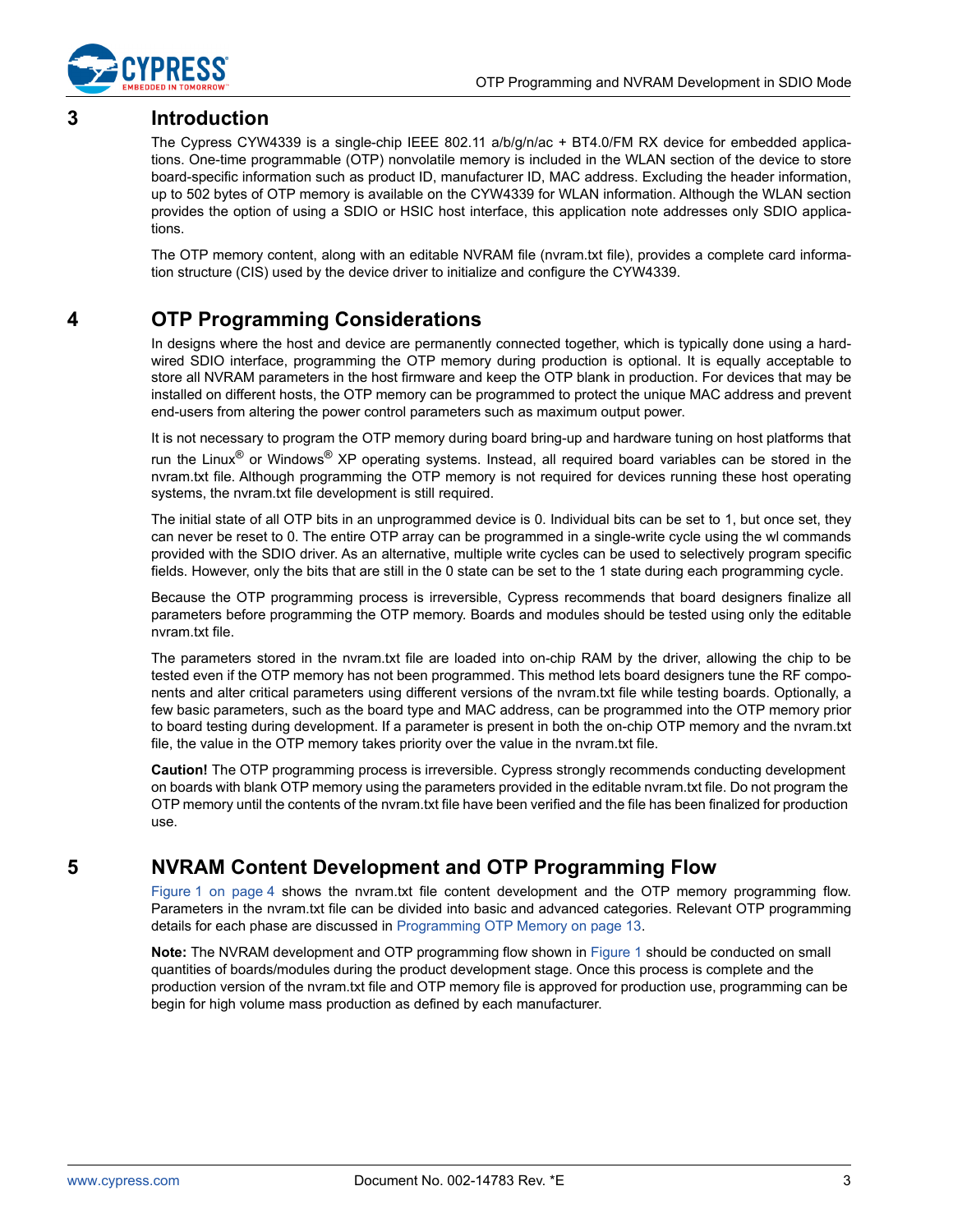<span id="page-3-0"></span>



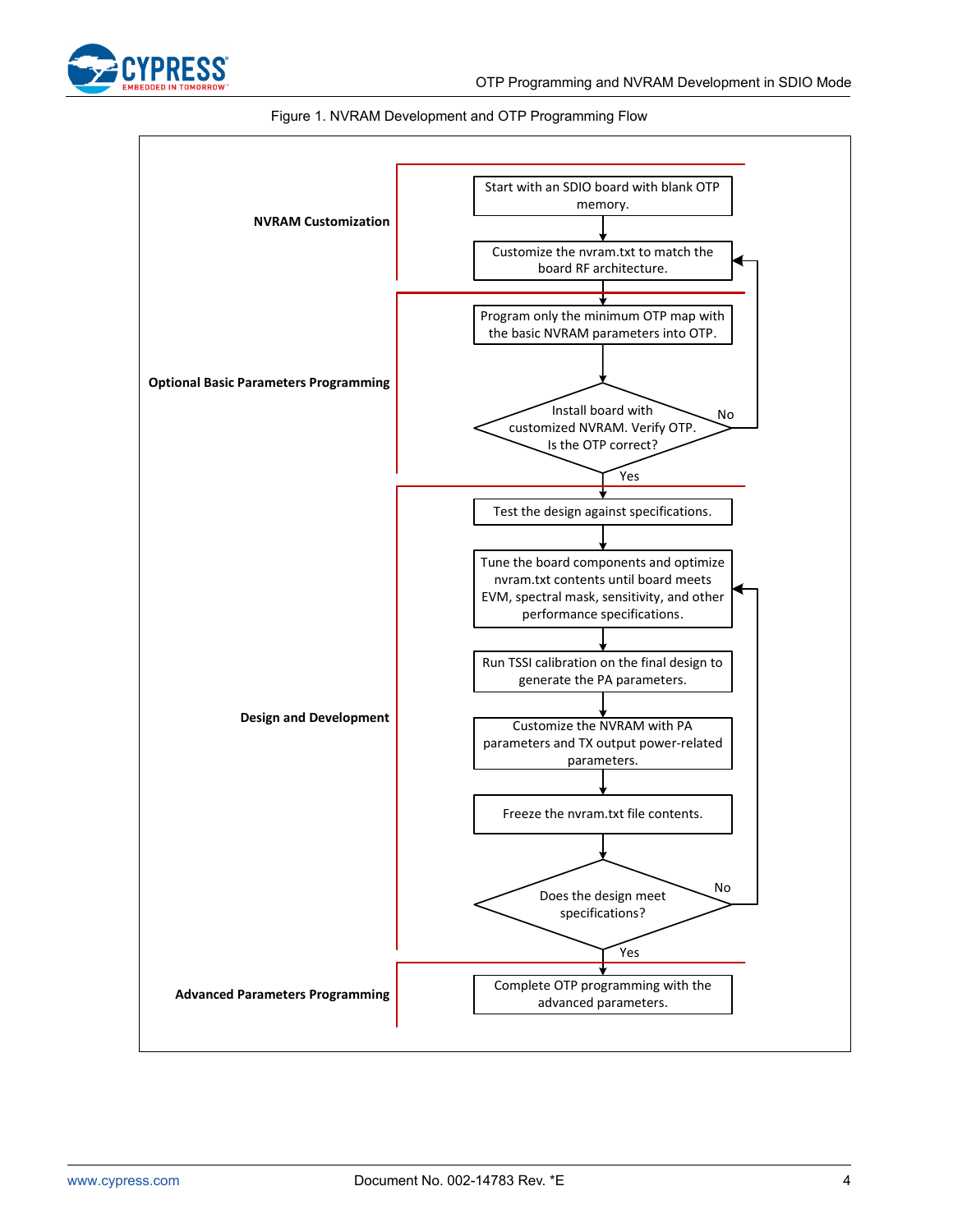

# <span id="page-4-0"></span>**6 Customizing the nvram.txt File**

This section describes customizing, editing, and finalizing the nvram.txt file for OTP memory programming.

### <span id="page-4-1"></span>**6.1 Using the nvram.txt File Template**

For each Cypress reference board design, Cypress provides an nvram.txt file for the specific board design. Typically, the file is named in accordance with the board it supports (for example, bcm4339wlcsp.txt).

The nvram.txt file might be included with the reference board design package or the driver release. The latest version of the file can be downloaded from the Cypress CSP (see "Technical Support" on page 7).

**Note:** When the nvram.txt file is edited, the file must be saved and the wireless device driver must be disabled and reenabled in Windows Device Manager for the change to take effect. Save the file as nvram.txt and store it in the C:\Windows\system32\drivers\ directory. Delete or overwrite any previous version of the file located in this directory

[Table 2](#page-4-2) and [Table 3 on page 6](#page-5-0) provide a list of parameters in a typical nvram.txt file that are common to Cypress dual-band SDIO reference design boards.

Parameters in the nvram.txt file do no need to be entered in any specific order.

**Note:** The parameters listed in [Table 2](#page-4-2) are used and specified by Cypress-specific and should not be changed.

<span id="page-4-2"></span>

| <b>NVRAM Parameter</b> | <b>Example Data</b> | <b>Description</b>                                                                                                                                                                   |
|------------------------|---------------------|--------------------------------------------------------------------------------------------------------------------------------------------------------------------------------------|
| sromrev                | 11                  | SROM revision for IEEE 802.11ac chips                                                                                                                                                |
| boardrev               | 0x1100              | Board revision tracked by the used by the WLAN driver.<br>Examples:                                                                                                                  |
|                        |                     | 0x1100 corresponds to P100                                                                                                                                                           |
|                        |                     | 0x1208 corresponds to P208                                                                                                                                                           |
| boardtype              | 0x696               | Identifies the board for testing purposes.<br>Contact a Cypress sales or technical support representative for details. See<br>"Technical Support" on page 7 for contact information. |
| tssipos2g              | 1                   | Defines the slope of the 2.4 GHz Transmission Signal Strength Indicator<br>(TSSI).                                                                                                   |
|                        |                     | $0 =$ Negative slope                                                                                                                                                                 |
|                        |                     | <b>1</b> = Positive slope (setting for all CYW4339 devices)                                                                                                                          |
| tssipos5g              | 1                   | Defines 5 GHz TSSI slope.<br>$0 =$ Negative slope                                                                                                                                    |
|                        |                     | <b>1</b> = Positive slope (setting for all CYW4339 devices)                                                                                                                          |
| rxchain                | 1                   | Specifies the number of Rx paths.<br>Set the value of this variable to 1.<br>Note: The CYW4339 only supports SISO.                                                                   |
| txchain                | 1                   | Specifies the number of Tx paths.<br>Set the value of this variable to 1.<br>Note: The CYW4339 only supports SISO.                                                                   |
| antswitch              | $\Omega$            | Specifies the availability of antenna diversity.<br>$0 = No$ diversity<br>$1 = Diversity$                                                                                            |
| <b>NVRAMRev</b>        | \$Rev: 349428 \$    | NVRAM revision.<br>Note: This parameter is for Cypress internal use only.                                                                                                            |
| vendid                 | 0x14e4              | Vendor ID                                                                                                                                                                            |
| devid                  | 0x43ae              | Chip ID 4339                                                                                                                                                                         |
| manfid                 | 0x2d0               | Manufacturer ID                                                                                                                                                                      |
| nocrc                  | 1                   | Flag for checking CRC.<br>Check CRC error when loading firmware.                                                                                                                     |

Table 2. Cypress-Specific NVRAM Parameters

The design variables listed in [Table 3 on page 6](#page-5-0) must be reviewed prior to beginning board or module testing. Specifically, the boardflags and swctrlmap variables and the number of antennas must be customized to match the board's RF architecture. During the development phase, start with the default power amplifier (PA) parameters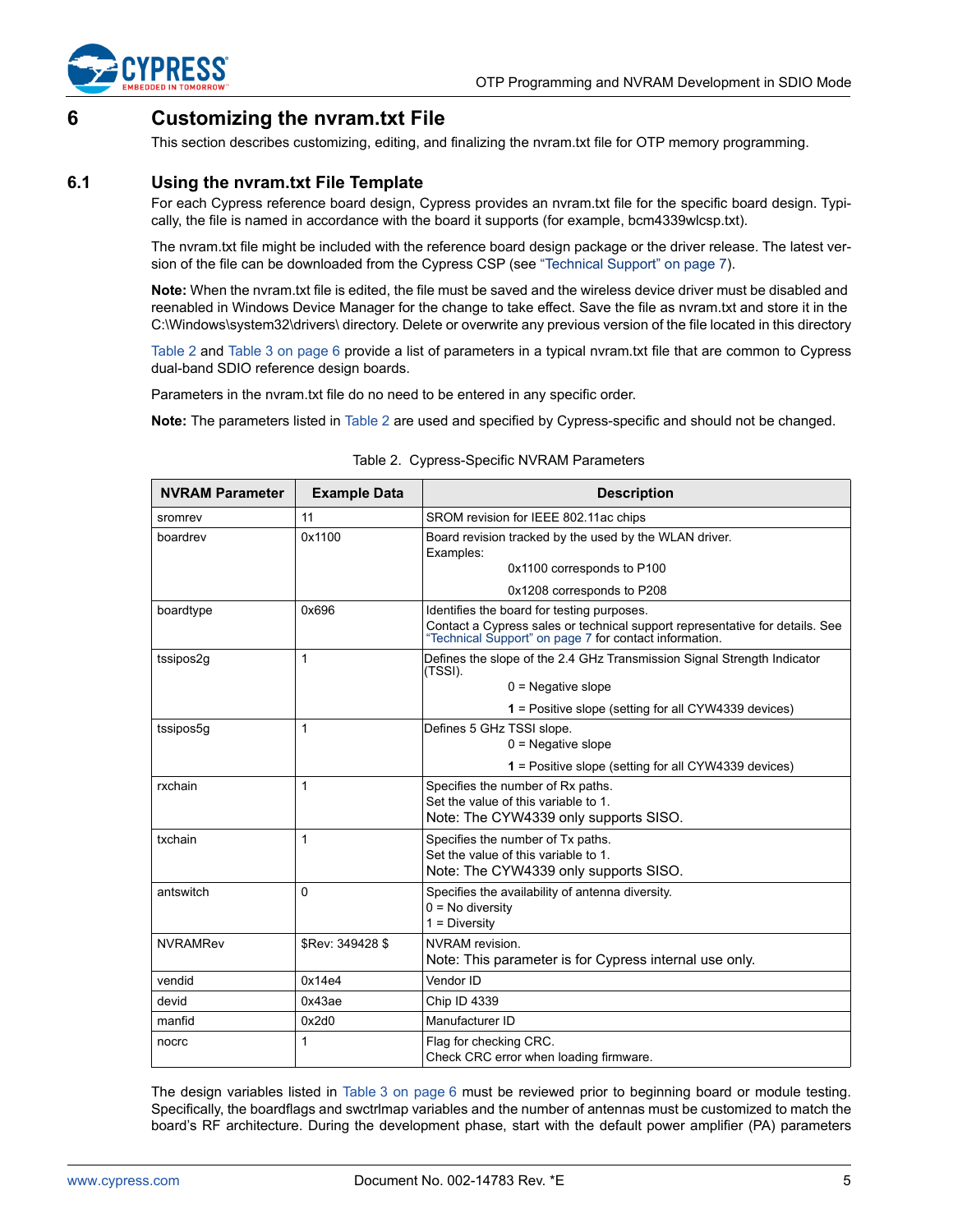

contained in the provided nvram.txt file. The PA parameters are eventually optimized using Cypress TSSI calibration tools.

**Note:** The parameters in [Table 3](#page-5-0) typically require tuning for each specific-board or module design. This is not an exhaustive list. Additional parameters may be added by Cypress at any time to control the RF performance-related attributes of the driver. Always check with Cypress for the latest version of the nvram.txt file for the reference design before starting for any board customization efforts.

**Note:** To avoid unexpected operating results, contact a technical support representative before attempting to add NVRAM parameters.

<span id="page-5-0"></span>

| <b>NVRAM Parameter</b>           | <b>Example Data</b> | <b>Description</b>                                                                                                                                                                                                                                                        |
|----------------------------------|---------------------|---------------------------------------------------------------------------------------------------------------------------------------------------------------------------------------------------------------------------------------------------------------------------|
| boardflags                       | 0x10401001          | Board configuration flag that defines the power topology,                                                                                                                                                                                                                 |
| boardflags2                      | 0x0                 | external components (ePA, eLNA), etc.                                                                                                                                                                                                                                     |
| boardflags3                      | 0x810c48c           |                                                                                                                                                                                                                                                                           |
| ccode                            | 0                   | The country code (ccode) parameter is for regulatory use and<br>specifies which regulatory tables are to be loaded.<br>Note: Together, the ccode and regrev parameters set<br>the power limitations necessary to meet the country-<br>specific regulatory specifications. |
| regrev                           | 0                   | The regulatory revision (regrev) code parameter is for<br>requiatory use and specifies which requiatory tables are to be<br>loaded.                                                                                                                                       |
|                                  |                     | Note: Together, the regrev and ccode parameters set<br>the power limitations necessary to meet the country-<br>specific regulatory specifications.                                                                                                                        |
| pdgain5g<br>pdgain2g             | 1                   | Power detector parameter used by the driver to program the<br>TSSI loopback path.                                                                                                                                                                                         |
| tworangetssi2g<br>tworangetssi5g | 0                   | TSSI dual power range flag (which iPA chips support).                                                                                                                                                                                                                     |
| femctrl                          | 4                   | This parameter defines the front-end RF switch or front-end<br>module (FEM) control logic for both bands.                                                                                                                                                                 |
| xtalfreq                         | 37400               | This parameter describes the reference oscillator frequency<br>(kHz).                                                                                                                                                                                                     |
| extpagain2g                      | 1                   | This parameter enables support for the 2.4 GHz external PA.                                                                                                                                                                                                               |
| extpagain5g                      | 1                   | This parameter enables support for the 5 GHz external PA.                                                                                                                                                                                                                 |
| rxgains2gelnagaina0              | 3                   | This parameter defines the 2G eLNA gain (dB).                                                                                                                                                                                                                             |
| rxgains2gtrisoa0                 | 3                   | This parameter defines the isolation that the TR switch<br>provides when in "T" mode (or the isolation provided in<br>external LNA bypass mode) for core 0.                                                                                                               |
| rxgains2gtrelnabypa0             | 1                   | This parameter defines the isolation that eLNA provides in<br>Bypass mode.                                                                                                                                                                                                |
| rxgains5gelnagaina0              | 3                   | This parameter defines the 5G eLNA gain (dB)                                                                                                                                                                                                                              |
| rxgains5gtrisoa0                 | 4                   | This parameter defines the isolation that the TR switch<br>provides when in "T" mode (or the isolation provided in<br>external LNA bypass mode) for core 0.                                                                                                               |
| rxgains5gtrelnabypa0             | 1                   | This parameter defines the isolation that eLNA provides in<br>Bypass mode.                                                                                                                                                                                                |
| aa2g<br>aa5g                     | $\mathbf{1}$        | This parameter specifies the number of antennas available for<br>the 2.4 GHz and 5 GHz bands, respectively, in bit-mapped<br>binary format:                                                                                                                               |
|                                  |                     | $1 = 01b$ for one antenna                                                                                                                                                                                                                                                 |
|                                  |                     | $3 = 11b$ for two antennas                                                                                                                                                                                                                                                |
| agbg0<br>aga0                    | 0x82                | Antenna gain (dBi) is defined by converting its hexadecimal<br>value to 8-bit binary, then follow the following rule:                                                                                                                                                     |
|                                  |                     | Lower $0 - 5$ bits: 6-bit signed 2's complement number in<br>whole dB units.                                                                                                                                                                                              |
|                                  |                     | Higher $6 - 7$ bits: 2-bit unsigned number in quarter dB units.<br>Examples:                                                                                                                                                                                              |
|                                  |                     | $0x82$ (10000010) = 2.5 dB (2 + 2 × 0.25)                                                                                                                                                                                                                                 |
|                                  |                     | $0x7f(01111111) = -0.75 dB(-1 + 1 \times 0.25)$                                                                                                                                                                                                                           |

<span id="page-5-1"></span>Table 3. NVRAM Parameters Requiring Customization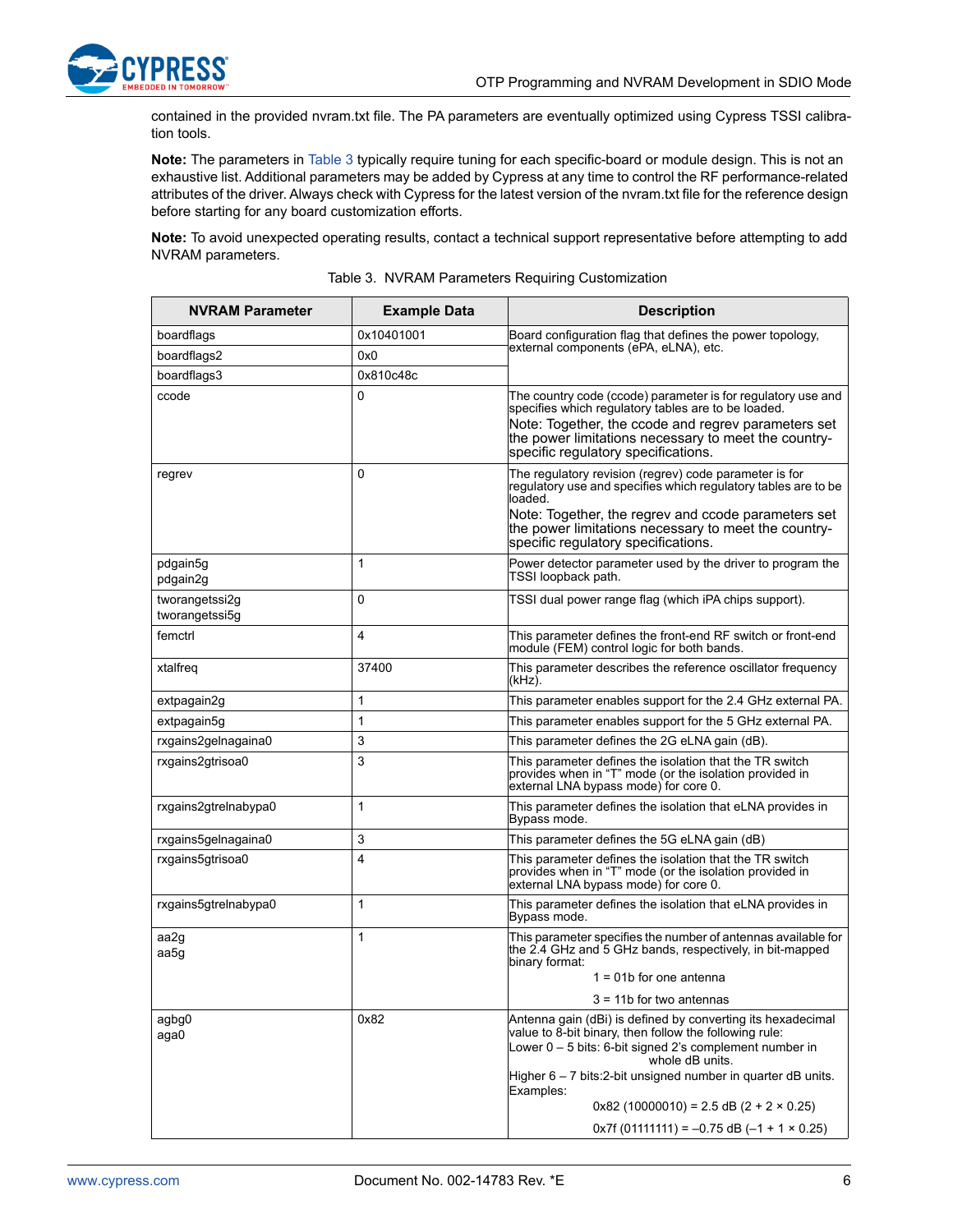

| <b>NVRAM Parameter</b>             | <b>Example Data</b>                                                   | <b>Description</b>                                                                                                                                                                                                                                                                                                                                                                                                                                                                                                                                            |
|------------------------------------|-----------------------------------------------------------------------|---------------------------------------------------------------------------------------------------------------------------------------------------------------------------------------------------------------------------------------------------------------------------------------------------------------------------------------------------------------------------------------------------------------------------------------------------------------------------------------------------------------------------------------------------------------|
| pa2ga0<br>pa2gccka0                | $-148, 5828, -679$                                                    | The PA parameters for the 2.4 GHz band based on TSSI<br>calibration.<br>Note: The pa2ga0 parameter is for the Orthogonal<br>Frequency Division Multiplexing (OFDM) and MCS<br>rates. The pa2gccka0 parameter for the CCK rate.                                                                                                                                                                                                                                                                                                                                |
| pa5ga0<br>pa5gbw40a0<br>pa5gbw80a0 | 83, 6045, -553, 57, 5940,<br>–566, 12, 5919, –605,<br>–17, 5899, –640 | The PA parameters for the 5 GHz band are based on TSSI<br>calibration (Low/Mid/High/X1) (subband5gver = 4).<br><b>Subband Frequency RangeChannel Range</b><br>Low: 5180 to 524036 to 48<br>Mid: 5260 to 532052 to 64<br>High: 5500 to 5700100 to 140<br>X1: 5745 to 5825149 to 165<br>Note: The pa5ga0 parameter is for 20 MHz BW. The<br>pa5gbw40a0 parameter is for 40 MHz BW. The<br>pa5gbw80a0 parameter is for the 80 MHz bandwidth.<br>Note: Each of the four subbands has three parameters<br>(total of twelve parameters).                            |
| maxp2ga0                           | 0x46                                                                  | This parameter defines the maximum output power for the 2.4<br>GHz band in hexadecimal format (quarter dB units).<br>This value applies to all complementary code keying (CCK)<br>rates measured at the antenna port. The nominal target power<br>(dBm) for CCK packets is<br>-1.5 dB from maxp2ga0 (converted in dB units).<br>Note: The value can be entered in either hexadecimal<br>or decimal format.<br>In the example shown for 0x46, maximum output power is 17<br>dBm ( $(16 \times 4 + 6)/4$ ). Nominal output power is 15.5 dBm (17 –<br>$(1.5)$ . |
| cckbw202gpo                        | 0x0000                                                                | CCK power offsets for 20 MHz rates<br>$(11, 5.5, 2, 1 \text{ Mbps})$                                                                                                                                                                                                                                                                                                                                                                                                                                                                                          |
| cckbw20ul2gpo                      | 0x0000                                                                | CCK power offsets for 20 U/L rates<br>$(11, 5.5, 2, 1 \text{ Mbps})$                                                                                                                                                                                                                                                                                                                                                                                                                                                                                          |
| dot11agofdmhrbw202gpo              | 0x6666                                                                | OFDM power offset (in half dBm units)<br>54M/48/36M/24M                                                                                                                                                                                                                                                                                                                                                                                                                                                                                                       |
| ofdmlrbw202gpo                     | 0x0033                                                                | OFDM power offset (in half dBm units)<br>MCS1 and MCS2:11n and 11ac 40M<br>MCS1 and MCS2:11n and 11ac 20M<br>12 and 18 Mbps: 11g<br>6 and 9 Mbps:11g                                                                                                                                                                                                                                                                                                                                                                                                          |
| mcsbw202gpo                        | 0xAA886664                                                            | 11n/ac MCS0/1/2, 3-7, C8,C9 power offset (in half dBm units)<br>C9/C8/M7/M6/M5/M4/M3/M0-2                                                                                                                                                                                                                                                                                                                                                                                                                                                                     |
| maxp5ga0                           | 0x4A, 0x4A, 0x4A, 0x4A                                                | This parameter defines the maximum output power for the 5<br>GHz band in hexadecimal format (quarter dB units).<br>Theses values apply to all legacy OFDM rates measured at<br>antenna port. The nominal target power is -1.5 dB from<br>maxp5ga0 (converted in dB units).<br>Note: Values can be entered in either hexadecimal or<br>decimal format.                                                                                                                                                                                                         |
| mcslr5glpo                         | 0x0000                                                                | 5G low subband 11ag/11n/11ac QPSK power offset with<br>respect to BPSK:<br>MCS 1/2 with respect to MCS 0/1/2<br>12/18 Mbps with respect to 6/9 Mbps<br>LSB to MSB nibble:<br>(0) 20 MHz<br>(1) 40 MHz<br>(2) 80 MHz<br>(3) 160 MHz                                                                                                                                                                                                                                                                                                                            |
| mcsbw205glpo                       | 0xAA886664                                                            | 5G low subband 11n/ac MCS0/1/2, 3-7, C8, C9 power offset<br>for 20 MHz<br>C9/C8/M7/M6/M5/M4/M3/M0-2                                                                                                                                                                                                                                                                                                                                                                                                                                                           |

|  |  | Table 3. NVRAM Parameters Requiring Customization (Cont.) |  |
|--|--|-----------------------------------------------------------|--|
|  |  |                                                           |  |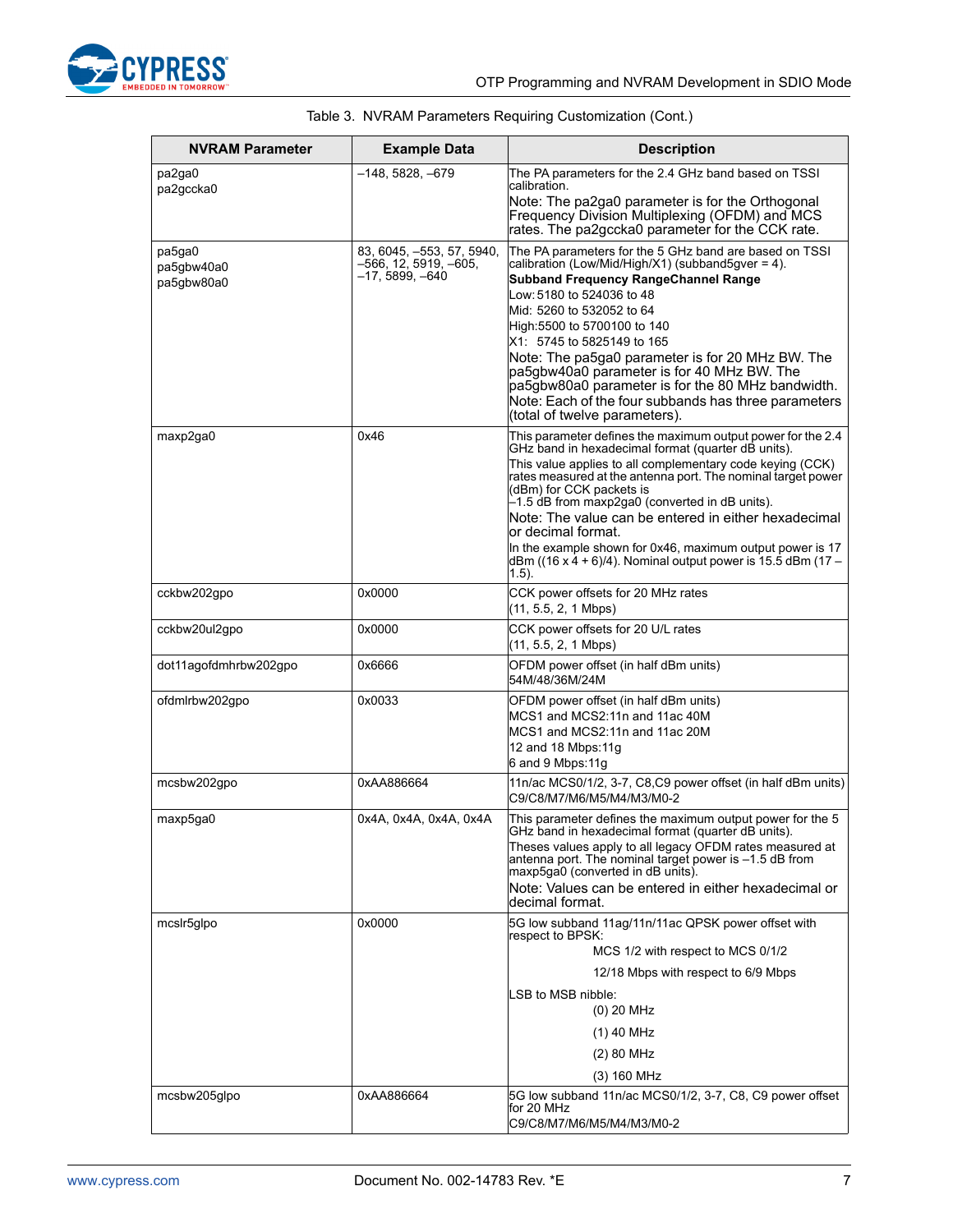

| <b>NVRAM Parameter</b> | <b>Example Data</b> | <b>Description</b>                                                             |
|------------------------|---------------------|--------------------------------------------------------------------------------|
| mcsbw405glpo           | 0xAA886664          | 5G low subband 11n/ac MCS0/1/2, 3-7, C8, C9 power offset<br>for 40 MHz         |
|                        |                     | C9/C8/M7/M6/M5/M4/M3/M0-2                                                      |
| mcsbw805glpo           | 0xAA886664          | 5G low subband 11n/ac MCS0/1/2, 3-7, C8, C9 power offset                       |
|                        |                     | for 80 MHz<br>C9/C8/M7/M6/M5/M4/M3/M0-2                                        |
| mcslr5gmpo             | 0x0000              | 5G mid subband 11ag/11n/11ac QPSK power offset with                            |
|                        |                     | respect to BPSK:<br>MCS 1/2 with respect to MCS 0/1/2                          |
|                        |                     | 12/18 Mbps with respect to 6/9 Mbps                                            |
|                        |                     | LSB to MSB nibble:                                                             |
|                        |                     | $(0)$ 20 MHz                                                                   |
|                        |                     | $(1)$ 40 MHz                                                                   |
|                        |                     | (2) 80 MHz                                                                     |
|                        |                     | (3) 160 MHz                                                                    |
| mcsbw205gmpo           | 0xAA886664          | 5G mid subband 11n/ac MCS0/1/2, 3-7, C8, C9 power offset<br>for 20 MHz         |
|                        |                     | C9/C8/M7/M6/M5/M4/M3/M0-2                                                      |
| mcsbw405gmpo           | 0xAA886664          | 5G mid subband 11n/ac MCS0/1/2, 3-7, C8, C9 power offset<br>for 40 MHz         |
|                        |                     | C9/C8/M7/M6/M5/M4/M3/M0-2                                                      |
| mcsbw805gmpo           | 0xAA886664          | 5G mid subband 11n/ac MCS0/1/2, 3-7, C8, C9 power offset                       |
|                        |                     | for 80 MHz<br>C9/C8/M7/M6/M5/M4/M3/M0-2                                        |
| mcslr5ghpo             | 0x0000              | 5G high and X1 subband 11ag/11n/11ac QPSK power offset                         |
|                        |                     | with respect to BPSK:<br>MCS 1/2 with respect to MCS 0/1/2                     |
|                        |                     | 12/18 Mbps with respect to 6/9 Mbps                                            |
|                        |                     | LSB to MSB nibble:                                                             |
|                        |                     | $(0)$ 20 MHz                                                                   |
|                        |                     | $(1)$ 40 MHz                                                                   |
|                        |                     | (2) 80 MHz                                                                     |
|                        |                     | $(3)$ 160 MHz                                                                  |
| mcsbw205ghpo           | 0xAA886664          | 5G high and X1 subband 11n/ac MCS0/1/2, 3-7, C8, C9 power<br>offset for 20 MHz |
|                        |                     | C9/C8/M7/M6/M5/M4/M3/M0-2                                                      |
| mcsbw405ghpo           | 0xAA886664          | 5G high and X1 subband 11n/ac MCS0/1/2, 3-7, C8, C9 power                      |
|                        |                     | offset for 40 MHz<br>C9/C8/M7/M6/M5/M4/M3/M0-2                                 |
| mcsbw805ghpo           | 0xAA886664          | 5G high and X1 subband 11n/ac MCS0/1/2, 3-7, C8, C9 power                      |
|                        |                     | offset for 80 MHz<br>C9/C8/M7/M6/M5/M4/M3/M0-2                                 |
| sb20in40hrpo           | 0xAA886664          | 20 in 40 OFDM signed power offsets with respect to 20 in 20                    |
|                        |                     | for 64 QAM and above.<br>LSB nibble to MSB nibble:                             |
|                        |                     | $(0)$ 2G band                                                                  |
|                        |                     | (1) 5G low subband                                                             |
|                        |                     | (2) 5G mid subband                                                             |
|                        |                     | (3) 5G high and X1 subband                                                     |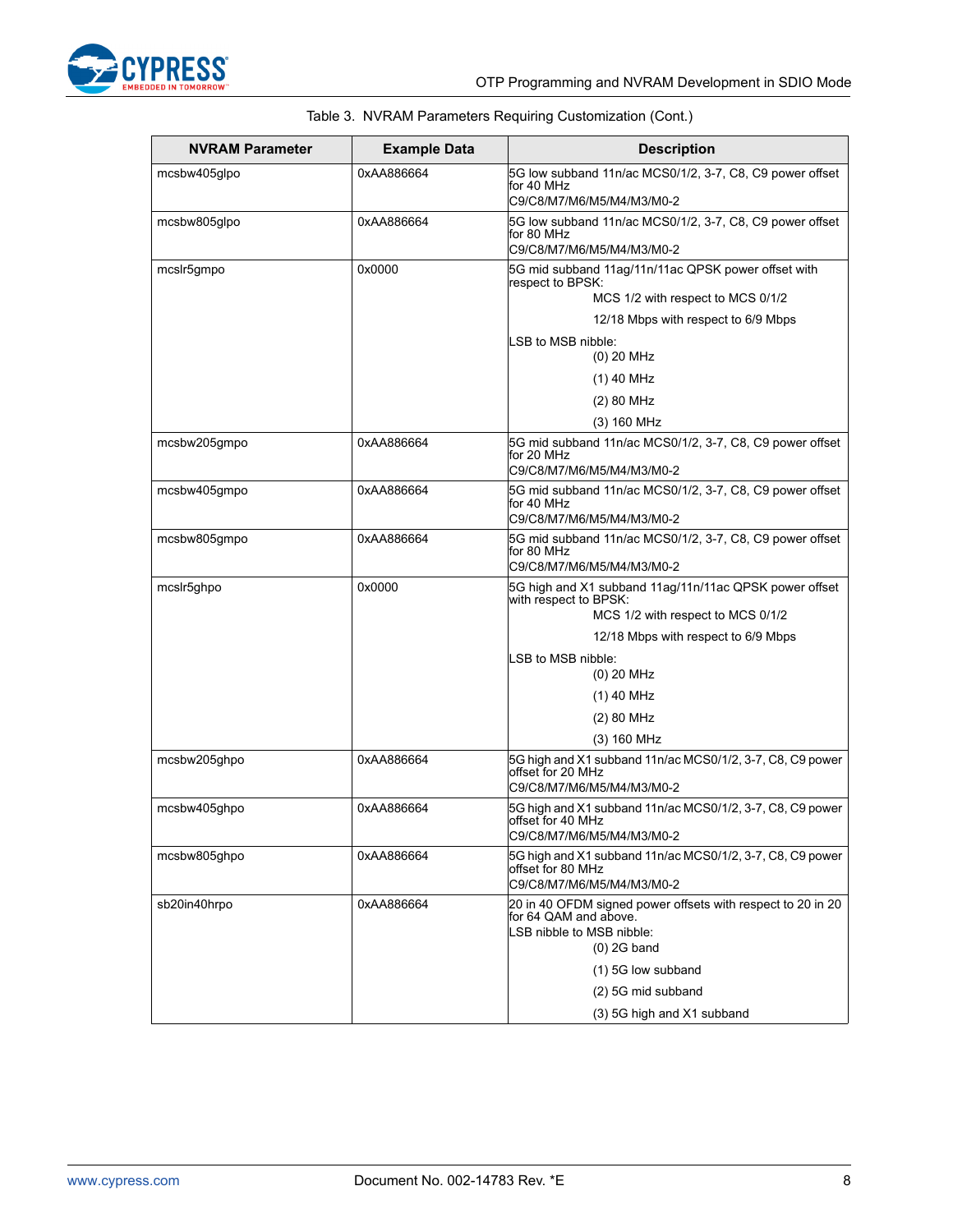

| <b>NVRAM Parameter</b> | <b>Example Data</b> | <b>Description</b>                                                                                                                                            |
|------------------------|---------------------|---------------------------------------------------------------------------------------------------------------------------------------------------------------|
| sb20in80and160hr5glpo  | 0xAA886664          | 5G low subband 20 in 80, 20 in 160 OFDM signed power<br>offsets for 64 QAM and above.<br>LSB nibble to MSB nibble:<br>(0) 20 in 80 with respect to 20 in 20   |
|                        |                     | (1) 20 in 160 with respect to 20 in 20                                                                                                                        |
|                        |                     | (2) 20 in 80 - 20LL/UU with respect to 20LU/                                                                                                                  |
|                        |                     | UL                                                                                                                                                            |
|                        |                     | $(3)$ 20 in 160 - 20LLL/UUU with respect to<br>other 20 in 160 subbands                                                                                       |
| sb40and80hr5glpo       | 0xAA886664          | 5G low subband 40 in 80, 40 in 160 OFDM signed power<br>offsets for 64 QAM and above.<br>LSB nibble to MSB nibble:                                            |
|                        |                     | $(0)$ 40 in 80 with respect to 40 in 40                                                                                                                       |
|                        |                     | $(1)$ 40 in 160 with respect to 40 in 40                                                                                                                      |
|                        |                     | (2) 80 in 160 with respect to 80 in 80                                                                                                                        |
|                        |                     | $(3)$ 40 in 160 - 40LL/UU with respect to<br>40LU/UL                                                                                                          |
| sb20in80and160hr5gmpo  | 0xAA886664          | 5G mid subband 20 in 80, 20 in 160 OFDM signed power<br>offsets for 64 QAM and above.<br>LSB nibble to MSB nibble:<br>(0) 20 in 80 with respect to 20 in 20   |
|                        |                     | (1) 20 in 160 with respect to 20 in 20                                                                                                                        |
|                        |                     | (2) 20 in 80 - 20LL/UU with respect to 20LU/<br>UL                                                                                                            |
|                        |                     | $(3)$ 20 in 160 – 20LLL/UUU with respect to<br>other 20 in 160 subbands                                                                                       |
| sb40and80hr5gmpo       | 0xAA886664          | 5G mid subband 40 in 80, 40 in 160 OFDM signed power<br>offsets for 64 QAM and above.<br>LSB nibble to MSB nibble:<br>$(0)$ 40 in 80 with respect to 40 in 40 |
|                        |                     | $(1)$ 40 in 160 with respect to 40 in 40                                                                                                                      |
|                        |                     | (2) 80 in 160 with respect to 80 in 80                                                                                                                        |
|                        |                     | (3) 40 in 160 - 40LL/UU with respect to 40LU/                                                                                                                 |
|                        |                     | UL                                                                                                                                                            |
| sb20in80and160hr5qhpo  | 0xAA886664          | 5G high and X1 subband 20 in 80, 20 in 160 OFDM signed<br>power offsets for 64 QAM and above.<br>LSB nibble to MSB nibble:                                    |
|                        |                     | (0) 20 in 80 with respect to 20 in 20                                                                                                                         |
|                        |                     | (1) 20 in 160 with respect to 20 in 20                                                                                                                        |
|                        |                     | (2) 20 in 80 - 20LL/UU with respect to 20LU/<br>UL                                                                                                            |
|                        |                     | $(3)$ 20 in 160 - 20LLL/UUU with respect to<br>other 20 in 160 subbands                                                                                       |
| sb40and80hr5ghpo       | 0xAA886664          | 5G high and X1 subband 40 in 80, 40 in 160 OFDM signed<br>power offsets for 64 QAM and above.<br>LSB nibble to MSB nibble:                                    |
|                        |                     | $(0)$ 40 in 80 with respect to 40 in 40                                                                                                                       |
|                        |                     | $(1)$ 40 in 160 with respect to 40 in 40                                                                                                                      |
|                        |                     | (2) 80 in 160 with respect to 80 in 80                                                                                                                        |
|                        |                     | $(3)$ 40 in 160 – 40LL/UU with respect to 40LU/<br>UL                                                                                                         |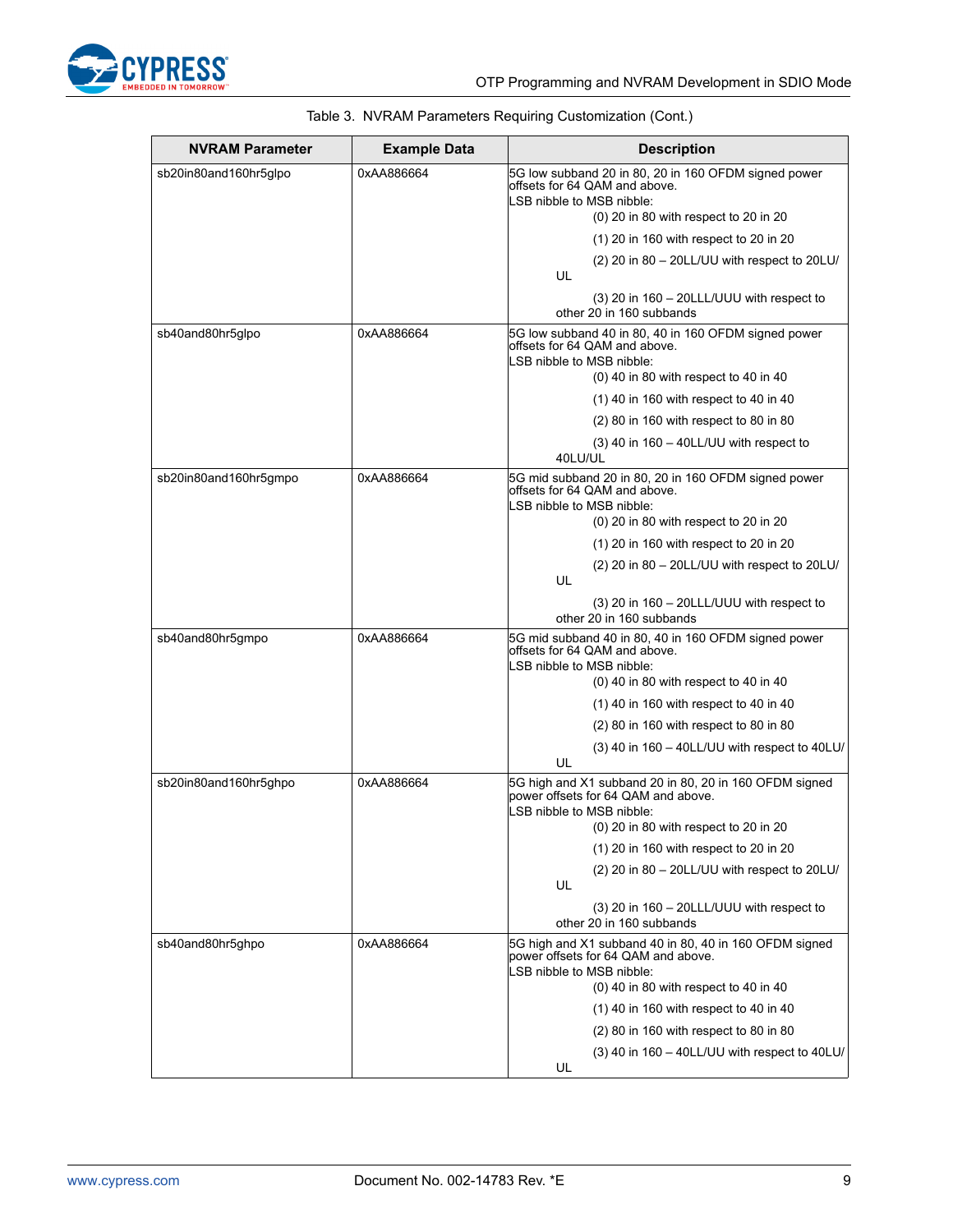

| <b>NVRAM Parameter</b> | <b>Example Data</b> | <b>Description</b>                                                                                                                                                  |
|------------------------|---------------------|---------------------------------------------------------------------------------------------------------------------------------------------------------------------|
| sb20in40lrpo           | 0xAA886664          | 20 in 40 OFDM signed power offsets with respect to 20 in 20<br>for 16 QAM and below.<br>LSB nibble to MSB nibble:<br>$(0)$ 2G band                                  |
|                        |                     | (1) 5G low subband                                                                                                                                                  |
|                        |                     | (2) 5G mid subband                                                                                                                                                  |
|                        |                     | (3) 5G high and X1 subband                                                                                                                                          |
| sb20in80and160lr5qlpo  | 0xAA886664          | 5G low subband 20 in 80, 20 in 160 OFDM signed power<br>offsets for 16 QAM and below.<br>LSB nibble to MSB nibble:<br>(0) 20 in 80 with respect to 20 in 20         |
|                        |                     | (1) 20 in 160 with respect to 20 in 20                                                                                                                              |
|                        |                     | (2) 20 in 80 - 20LL/UU with respect to 20LU/<br>UL                                                                                                                  |
|                        |                     | $(3)$ 20 in 160 - 20LLL/UUU with respect to<br>other 20 in 160 subbands                                                                                             |
| sb40and80lr5glpo       | 0xAA886664          | 5G low subband 40 in 80, 40 in 160 OFDM signed power<br>offsets for 16 QAM and below.<br>LSB nibble to MSB nibble:                                                  |
|                        |                     | $(0)$ 40 in 80 with respect to 40 in 40                                                                                                                             |
|                        |                     | $(1)$ 40 in 160 with respect to 40 in 40                                                                                                                            |
|                        |                     | (2) 80 in 160 with respect to 80 in 80                                                                                                                              |
|                        |                     | (3) 40 in 160 - 40LL/UU with respect to 40LU/<br>UL                                                                                                                 |
| sb20in80and160lr5gmpo  | 0xAA886664          | 5G mid subband 20 in 80, 20 in 160 OFDM signed power<br>offsets for 16 QAM and below.<br>LSB nibble to MSB nibble:<br>(0) 20 in 80 with respect to 20 in 20         |
|                        |                     | $(1)$ 20 in 160 with respect to 20 in 20                                                                                                                            |
|                        |                     | (2) 20 in 80 - 20LL/UU with respect to 20LU/<br>UL                                                                                                                  |
|                        |                     | $(3)$ 20 in 160 - 20LLL/UUU with respect to<br>other 20 in 160 subbands                                                                                             |
| sb40and80lr5gmpo       | 0xAA886664          | 5G mid subband 40 in 80, 40 in 160 OFDM signed power<br>offsets for 16 QAM and below.<br>LSB nibble to MSB nibble:<br>$(0)$ 40 in 80 with respect to 40 in 40       |
|                        |                     | (1) 40 in 160 with respect to 40 in 40                                                                                                                              |
|                        |                     | (2) 80 in 160 with respect to 80 in 80                                                                                                                              |
|                        |                     | $(3)$ 40 in 160 - 40LL/UU with respect to 40LU/<br>UL                                                                                                               |
| sb20in80and160lr5ghpo  | 0xAA886664          | 5G high and X1 subband 20 in 80, 20 in 160 OFDM signed<br>power offsets for 16 QAM and below.<br>LSB nibble to MSB nibble:<br>(0) 20 in 80 with respect to 20 in 20 |
|                        |                     | (1) 20 in 160 with respect to 20 in 20                                                                                                                              |
|                        |                     | (2) 20 in 80 - 20LL/UU with respect to 20LU/<br>UL                                                                                                                  |
|                        |                     | $(3)$ 20 in 160 - 20LLL/UUU with respect to<br>other 20 in 160 subbands                                                                                             |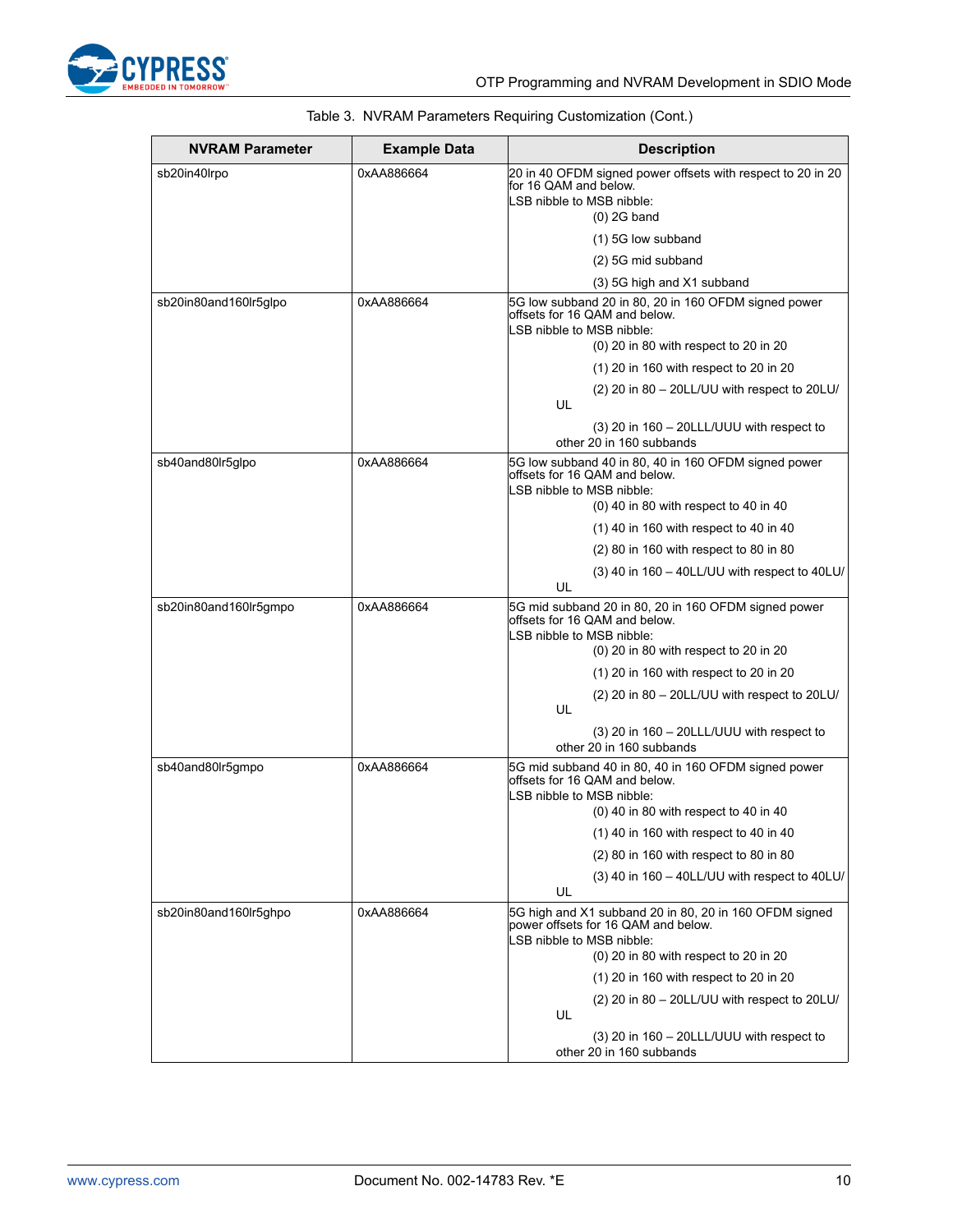

| NVRAM Parameter  | <b>Example Data</b> | <b>Description</b>                                                                                                                                                                                                                                                                                                       |
|------------------|---------------------|--------------------------------------------------------------------------------------------------------------------------------------------------------------------------------------------------------------------------------------------------------------------------------------------------------------------------|
| sb40and80lr5ghpo | 0xAA886664          | 5G high and X1 subband 40 in 80, 40 in 160 OFDM signed<br>power offsets for 16 QAM and below.<br>LSB nibble to MSB nibble:<br>$(0)$ 40 in 80 with respect to 40 in 40                                                                                                                                                    |
|                  |                     | $(1)$ 40 in 160 with respect to 40 in 40                                                                                                                                                                                                                                                                                 |
|                  |                     | (2) 80 in 160 with respect to 80 in 80                                                                                                                                                                                                                                                                                   |
|                  |                     | $(3)$ 40 in 160 - 40LL/UU with respect to 40LU/<br>UL                                                                                                                                                                                                                                                                    |
| dot11agduphrpo   | 0xAA886664          | 11a/g Duplicate mode signed power offsets for 64 QAM.<br>Common power offset for:<br>Dup40, Dup40 in 80, and Dup40 in 160 with respect to 40<br>in 40 11n/11ac<br>Quad80 and Quad80 in 160 with respect to 11ac 80in80<br>Oct160 with respect to 11ac 160 in 160<br>LSB to MSB nibble:<br>$(0)$ 2G band                  |
|                  |                     | (1) 5G low subband                                                                                                                                                                                                                                                                                                       |
|                  |                     | (2) 5G mid subband                                                                                                                                                                                                                                                                                                       |
|                  |                     | (3) 5G high and X1 subband                                                                                                                                                                                                                                                                                               |
| dot11agduplrpo   | 0xAA886664          | Bits 11a/g duplicate mode signed power offsets for 16 QAM<br>and below<br>Common power offset for:<br>Dup40, Dup40 in 80, and Dup40 in 160 with respect to 40<br>in 40 11n/11ac<br>Quad80 and Quad80 in 160 with respect to 11ac 80in80<br>Oct160 with respect to 11ac 160 in 160<br>LSB to MSB nibble:<br>$(0)$ 2G band |
|                  |                     | (1) 5G low subband                                                                                                                                                                                                                                                                                                       |
|                  |                     | (2) 5G mid subband                                                                                                                                                                                                                                                                                                       |
|                  |                     | (3) 5G high and X1 subband                                                                                                                                                                                                                                                                                               |
| tssifloor2g      | 245                 | The tssifloor2g parameter is used to avoid runaway power<br>control (pwrctrl) conditions that can occur when an<br>overtemperature condition exists.<br>The target power is the minimum power read using NVRAM<br>and the power corresponding to the TSSI floor.                                                         |
| tssifloor5g      | 220, 213, 218, 228  | The tssifloor5g parameter is used to avoid runaway power<br>control (pwrctri) conditions that can occur when an<br>overtemperature exists.<br>The target power is the minimum power read using NVRAN<br>and the power corresponding to the TSSI floor.                                                                   |
| rpcal2g          | 0x0000              | Defines 2G Edge channel power compensation (CH12/CH 3/<br>CH 2/CH 1) qdBm unit; 2's compliment<br>B[15:12]: Ch-12 offset<br>B[11:8]: Ch-3<br>B[7:4]: Ch-2<br>B[3:0]: Ch-1 offset                                                                                                                                         |
| rpcal5gb0        | 0x0000              | 2G Edge channel power compensation (CH5/CH4/CH14/CH<br>13) gdBm unit; 2's compliment<br>B[15:12]: Ch-5 offset<br>B[11:8]: Ch-4<br>B[7:4]: Ch-14<br>B[3:0]: Ch-13 offset                                                                                                                                                  |
| rpcal5gb1        | 0x0000              | 2G channel power compensation (CH9/CH8/CH7/CH6) qdBm<br>unit; 2's compliment<br>B[15:12]: Ch-9 offset<br>B[11:8]: Ch-8<br>B[7:4]: Ch-7<br>B[3:0]: Ch-6 offset                                                                                                                                                            |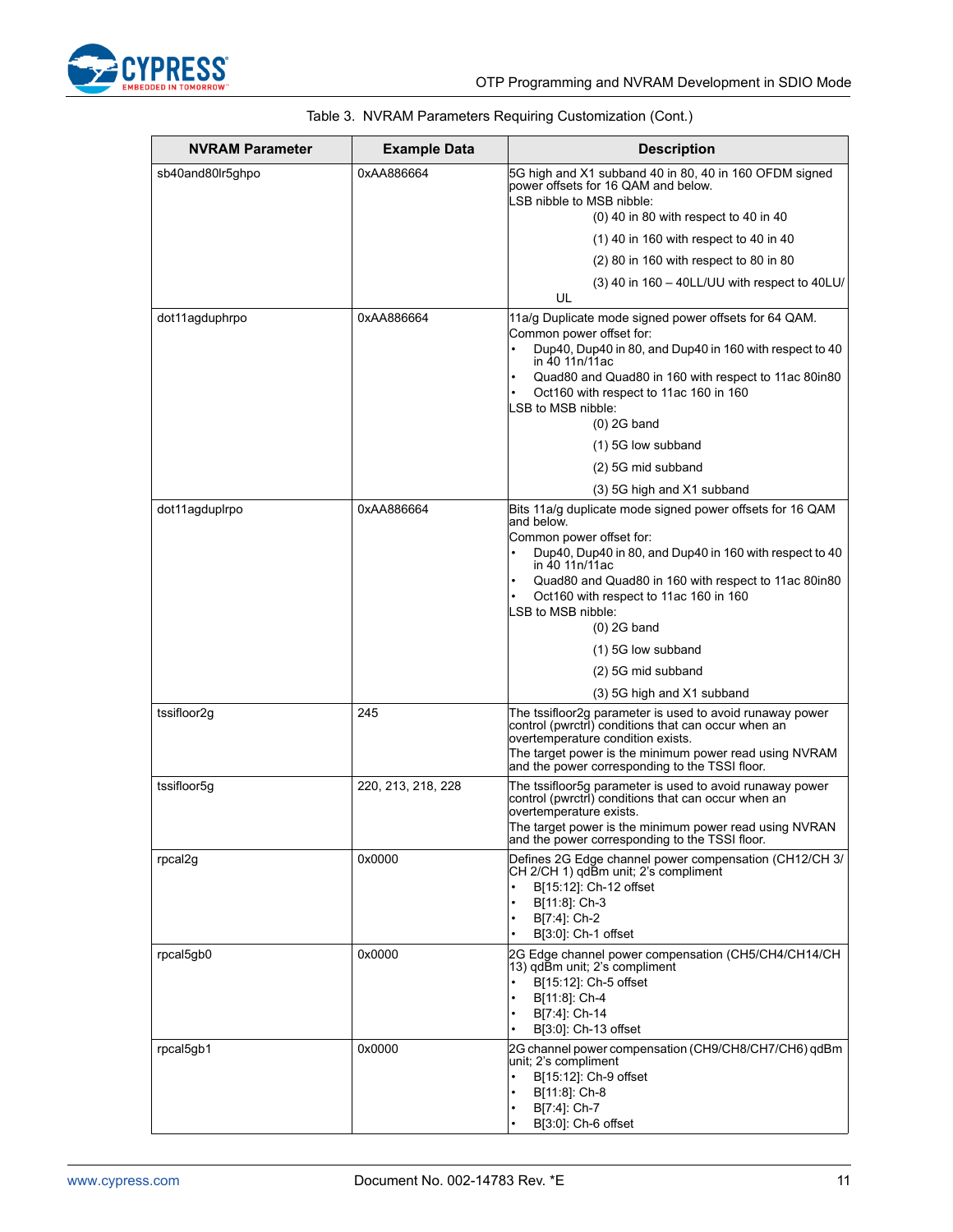

| <b>NVRAM Parameter</b> | <b>Example Data</b>                                 | <b>Description</b>                                                                                                                                                                                                                                                                                                                                                                                                                                                                                                                                                 |
|------------------------|-----------------------------------------------------|--------------------------------------------------------------------------------------------------------------------------------------------------------------------------------------------------------------------------------------------------------------------------------------------------------------------------------------------------------------------------------------------------------------------------------------------------------------------------------------------------------------------------------------------------------------------|
| rpcal5gb2              | 0x0000                                              | 2G Edge channel power compensation (NA/NA/CH11/CH 10)<br>qdBm unit; 2's compliment<br>B[15:12]: NA offset<br>B[11:8]: NA<br>$\bullet$<br>B[7:4]: Ch-11<br>B[3:0]: Ch-10 offset                                                                                                                                                                                                                                                                                                                                                                                     |
| cckdigfilttype         | 2                                                   | The cckdigfilttype parameter is used to optimize the spectrum<br>mask and EVM in the IEEE 802.11b mode.                                                                                                                                                                                                                                                                                                                                                                                                                                                            |
| phycal tempdelta       | 25                                                  | This parameter specifies the temperature delta $(^{\circ}C)$ at which<br>when exceeded a calibration routine is initiated (temperature<br>ranges between 0 and 63 °C).                                                                                                                                                                                                                                                                                                                                                                                             |
| txidxcap2g             | 0                                                   | PA maximum input level protection for 2G.<br>Minimum 2G txgaintbl index. Gain table entries below this<br>level are blanked.                                                                                                                                                                                                                                                                                                                                                                                                                                       |
| txidxcap5g             | 0                                                   | PA maximum input level protection for 2G.<br>Minimal 5G txgaintbl index. Gain table entries below this level<br>are blanked.                                                                                                                                                                                                                                                                                                                                                                                                                                       |
| rssicorrnorm c0        | $-2.0$                                              | Core 0 only: The rssicorrnorm c0 parameter adds a specified<br>offset to the raw RSSI value. The final RSSI value comprises<br>the raw RSSI value plus the offset.<br>For example, the first value is applied to the 20 MHz channels.<br>The second value is applied to the 40 MHz channels.<br>(20M/40M)                                                                                                                                                                                                                                                          |
| rssicorrnorm5g c0      | 2, 3, 0<br>$1, 1, -1$<br>$-2, 0, -2$<br>$-2, 0, -2$ | Core 0 only: The rssicorrnorm5g c0 parameter adds a<br>specified offset in the raw RSSI value.<br>The final RSSI value comprises the raw RSSI value plus the<br>offset. The first three values are respectively applied to the 20,<br>40 and 80 MHz channels of the first 5G subband. The next<br>three values are applied to the second subband, and so on.<br>For example, the first value is for subband 1/20 MHz and last<br>value is applied to subband 4/80 MHz.<br>(Low 20/Low 40/Low 80/Mid 20/Mid 40/Mid 80/High 20/High<br>40/High 80/X1 20/X1 40/X1 80) |

|  |  | Table 3. NVRAM Parameters Requiring Customization (Cont.) |  |
|--|--|-----------------------------------------------------------|--|
|  |  |                                                           |  |

### <span id="page-11-0"></span>**6.2 Editing the nvram.txt File**

The nvram.txt file should be edited using a properly formatted text editor such as Notepad++ or WordPad++ to preserve the original format of the file. Using a non-formatted text editor such as Notepad could corrupt the format of the NVRAM map, causing the driver to incorrectly read the nvram.txt file.

#### <span id="page-11-1"></span>**6.3 Finalizing the nvram.txt File**

After the final PA parameters have been generated, edit the nvram.txt file to update the PA parameters derived using the Cypress TSSI tool, and then adjust the Tx output power-related parameters in the file. Using the updated nvram.txt file, run output power tests to verify that the parameters are providing the correct output power. Also, verify that RF performance (EVM, spectral mask, and rxper) meets design specifications.

Cypress recommends running a regulatory prescan to verify that the required output power can be delivered without violating the band-edge limits. If the band-edge limits cannot be met, it may be necessary to reduce the output power at the band-edge channels.

After all prototype tests have passed and all nvram.txt file parameters have been optimized and finalized, the needed parameters can be selected and the OTP memory programmed for production.

The CYW4339 has 502 bytes of space in the OTP memory available for user data. Given the limited space in the OTP memory, it is impossible to program the entire nvram.txt file to the OTP memory. The programmer must be very careful to select only the necessary parameters that go into the OTP memory. Parameters that typically go into the OTP memory are those that are unique to the board (such as MAC address) and those that are required to satisfy local regulatory requirements, which are usually output power-related parameters such as maximum output power, power offset per-rate, PA parameters, and country code.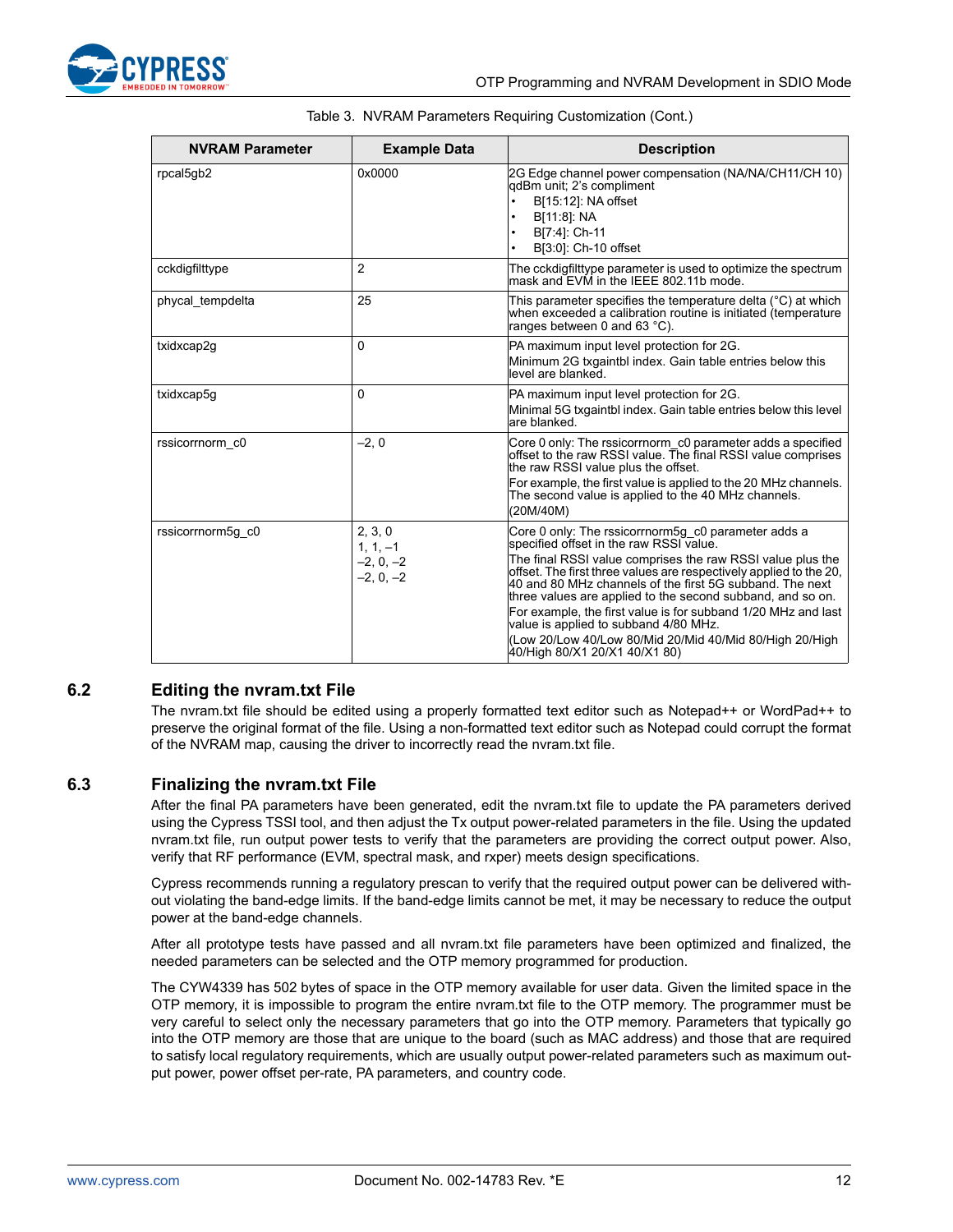

# <span id="page-12-0"></span>**7 Programming OTP Memory**

Prior to programming the OTP memory, an OTP binary map file must be prepared and populated with the correct values. The OTP binary map completely defines the parameters that have to be programmed into the OTP memory. The SDIO OTP data format is based on the CIS as defined by the PCMCIA/SD Card Association. The CIS data contains the hardware header followed by one or more data blocks (tuples), where each tuple contains the type, length, and the value of the tuple (see [Appendix A.1: "CIS Map," on page 20](#page-19-1) for details).

The SDIO hardware header string must be present at the beginning of the OTP binary map and must precede all NVRAM variables. When a driver detects content in the OTP memory, the SDIO hardware header is required to boot up the CYW4339 via the SDIO interface. Therefore, the SDIO hardware header must include the minimum set of parameters necessary to program the OTP memory.

The SDIO hardware header is described in [Table 7 on page 16](#page-15-1). All other parameters that need to be programmed into the OTP memory are added after the SDIO hardware header (see [Creating and Editing the OTP Binary Map](#page-15-0) [on page 16](#page-15-0)).

When an OTP binary map contains only the SDIO hardware header, the binary map is called a minimum OTP binary map.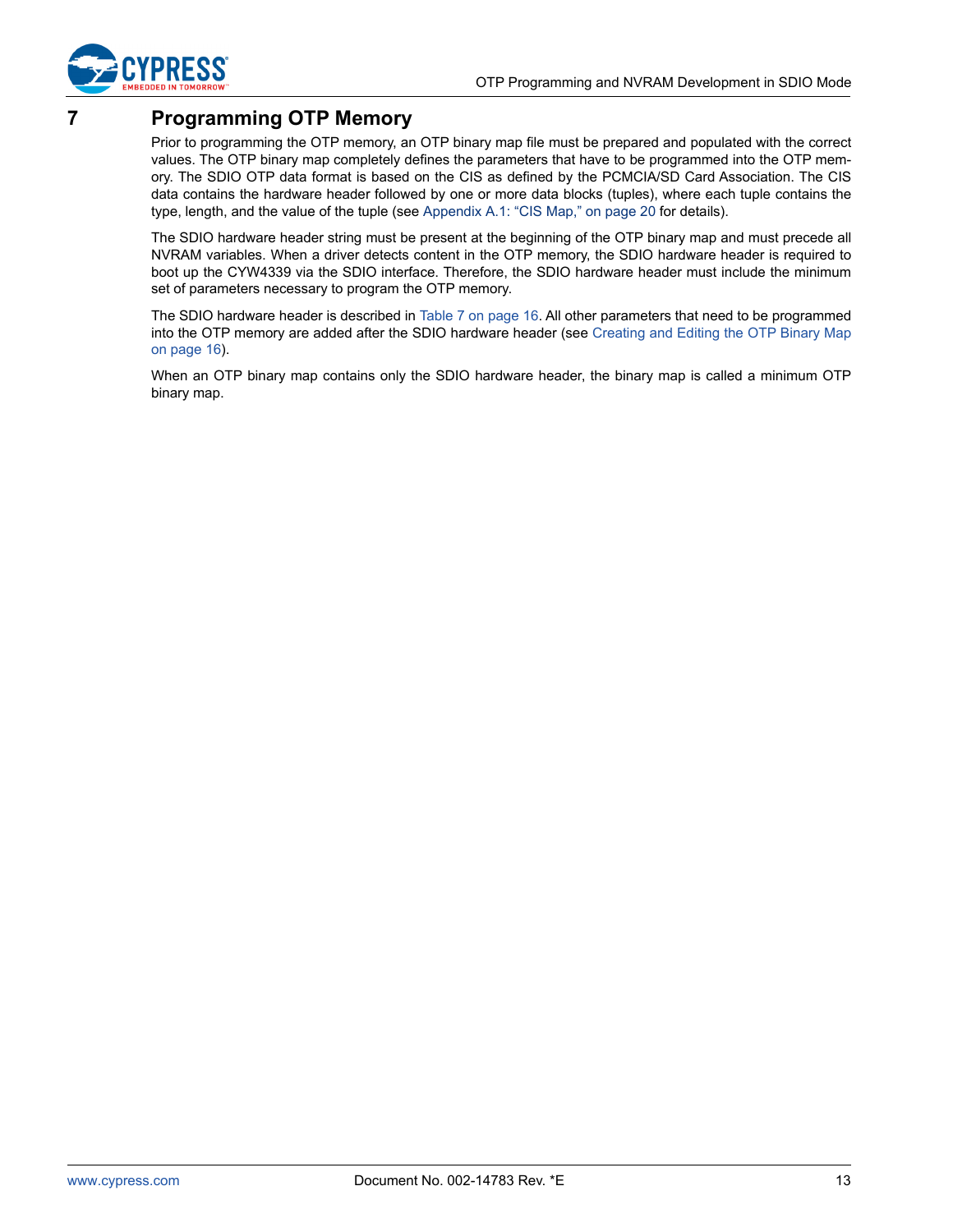

[Table 4](#page-13-1) describes the minimum OTP binary map for the CYW4339, which is terminated at 0xff 0xff.

<span id="page-13-1"></span>

| <b>Offset</b> | 0x0 | 0x1 | 0x2            | 0x3 | 0x4 | 0x5 | 0x6 | 0x7 | 0x8            | 0x9 | 0xa | 0xb |        | Oxc Oxd Ox | е  | 0x<br>f |
|---------------|-----|-----|----------------|-----|-----|-----|-----|-----|----------------|-----|-----|-----|--------|------------|----|---------|
| 0x0000        | 4b  | 00  | $\overline{f}$ | ff  | 00  | 00  | 20  | 04  | d <sub>0</sub> | 02  | 39  | 43  | 00     | 00         | 00 | 00      |
| 0x0010        | 00  | 00  | 00             | 00  | 00  | 00  | 00  | 00  | 00             | 00  | 00  | 00  | 00     | 00         | 00 | 00      |
| 0x0020        | 00  | 00  | 00             | 00  | 00  | 00  | 00  | 00  | 00             | 00  | 00  | 00  | 00     | 00         | 00 | 00      |
| 0x0030        | 00  | 00  | 00             | 00  | 00  | 00  | 00  | 00  | 00             | 00  | 00  | 00  | 00     | 00         | 00 | 00      |
| 0x0040        | 00  | 00  | 00             | 00  | 00  | 00  | 00  | 00  | 00             | 00  | 00  | 00  | 00     | 00         | 00 | 00      |
| 0x0050        | 00  | 00  | 00             | 00  | 00  | 00  | 00  | 00  | 00             | 00  | 00  | 00  | 00     | 00         | 00 | 00      |
| 0x0060        | 00  | 00  | 00             | 00  | 00  | 00  | 00  | 00  | 00             | 00  | 00  | 00  | 00     | 00         | 00 | $00\,$  |
| 0x0070        | 00  | 00  | 00             | 00  | 00  | 00  | 00  | 00  | 00             | 00  | 00  | 00  | $00\,$ | 00         | 00 | 00      |
| 0x0080        | 00  | 00  | 00             | 00  | 00  | 00  | 00  | 00  | 00             | 00  | 00  | 00  | $00\,$ | 00         | 00 | 00      |
| 0x0090        | 00  | 00  | 00             | 00  | 00  | 00  | 00  | 00  | 00             | 00  | 00  | 00  | 00     | 00         | 00 | 00      |
| 0x00a0        | 00  | 00  | 00             | 00  | 00  | 00  | 00  | 00  | 00             | 00  | 00  | 00  | 00     | 00         | 00 | 00      |
| 0x00b0        | 00  | 00  | 00             | 00  | 00  | 00  | 00  | 00  | 00             | 00  | 00  | 00  | 00     | 00         | 00 | 00      |
| 0x00c0        | 00  | 00  | 00             | 00  | 00  | 00  | 00  | 00  | 00             | 00  | 00  | 00  | 00     | 00         | 00 | 00      |
| 0x00d0        | 00  | 00  | 00             | 00  | 00  | 00  | 00  | 00  | 00             | 00  | 00  | 00  | 00     | 00         | 00 | 00      |
| 0x00e0        | 00  | 00  | 00             | 00  | 00  | 00  | 00  | 00  | 00             | 00  | 00  | 00  | 00     | 00         | 00 | 00      |
| 0x00f0        | 00  | 00  | 00             | 00  | 00  | 00  | 00  | 00  | 00             | 00  | 00  | 00  | 00     | 00         | 00 | 00      |
| 0x00100       | 00  | 00  | 00             | 00  | 00  | 00  | 00  | 00  | 00             | 00  | 00  | 00  | 00     | 00         | 00 | $00\,$  |
| 0x00110       | 00  | 00  | 00             | 00  | 00  | 00  | 00  | 00  | 00             | 00  | 00  | 00  | $00\,$ | 00         | 00 | 00      |
| 0x00120       | 00  | 00  | 00             | 00  | 00  | 00  | 00  | 00  | 00             | 00  | 00  | 00  | 00     | 00         | 00 | 00      |
| 0x00130       | 00  | 00  | 00             | 00  | 00  | 00  | 00  | 00  | 00             | 00  | 00  | 00  | 00     | 00         | 00 | 00      |
| 0x00140       | 00  | 00  | 00             | 00  | 00  | 00  | 00  | 00  | 00             | 00  | 00  | 00  | 00     | 00         | 00 | 00      |
| 0x00150       | 00  | 00  | 00             | 00  | 00  | 00  | 00  | 00  | 00             | 00  | 00  | 00  | 00     | 00         | 00 | 00      |
| 0x00160       | 00  | 00  | 00             | 00  | 00  | 00  | 00  | 00  | 00             | 00  | 00  | 00  | $00\,$ | 00         | 00 | 00      |
| 0x00170       | 00  | 00  | 00             | 00  | 00  | 00  | 00  | 00  | 00             | 00  | 00  | 00  | 00     | 00         | 00 | 00      |
| 0x00180       | 00  | 00  | 00             | 00  | 00  | 00  | 00  | 00  | 00             | 00  | 00  | 00  | 00     | 00         | 00 | 00      |
| 0x00190       | 00  | 00  | 00             | 00  | 00  | 00  | 00  | 00  | 00             | 00  | 00  | 00  | 00     | 00         | 00 | 00      |
| 0x001a0       | 00  | 00  | 00             | 00  | 00  | 00  | 00  | 00  | 00             | 00  | 00  | 00  | 00     | 00         | 00 | 00      |
| 0x001b0       | 00  | 00  | 00             | 00  | 00  | 00  | 00  | 00  | 00             | 00  | 00  | 00  | 00     | 00         | 00 | 00      |
| 0x001c0       | 00  | 00  | 00             | 00  | 00  | 00  | 00  | 00  | 00             | 00  | 00  | 00  | 00     | 00         | 00 | 00      |
| 0x001d0       | 00  | 00  | 00             | 00  | 00  | 00  | 00  | 00  | 00             | 00  | 00  | 00  | 00     | 00         | 00 | 00      |
| 0x001e0       | 00  | 00  | 00             | 00  | 00  | 00  | 00  | 00  | 00             | 00  | 00  | 00  | 00     | 00         | 00 | 00      |
| 0x001f0       | 00  | 00  | 00             | 00  | ff  | ff  |     |     |                |     |     |     |        |            |    |         |

| Table 4. CYW4339 Minimum OTP Binary Map (502 Bytes) |  |  |  |  |  |  |  |  |
|-----------------------------------------------------|--|--|--|--|--|--|--|--|
|-----------------------------------------------------|--|--|--|--|--|--|--|--|

### <span id="page-13-0"></span>**7.1 Programming Basic Parameters into OTP Memory**

Parameters in the nvram.txt file that are to be programmed into the OTP memory must be entered in the OTP binary map after the SDIO hardware header. A CIS tuple is required for each parameter in the CIS structure. Most parameters in the nvram.txt file have a unique identifier called the CIS tuple tag. The driver recognizes and parses each CIS tuple by its tag number. For a list of the CIS tuples and associated tag numbers, see [Appendix A.1: "CIS](#page-19-1) [Map," on page 20.](#page-19-1)

[Table 5](#page-14-0) lists the basic NVRAM parameters, the associated tag number, and the number of bytes each parameter occupies in the OTP memory. Basic parameters typically have fixed values specific to a particular device or board.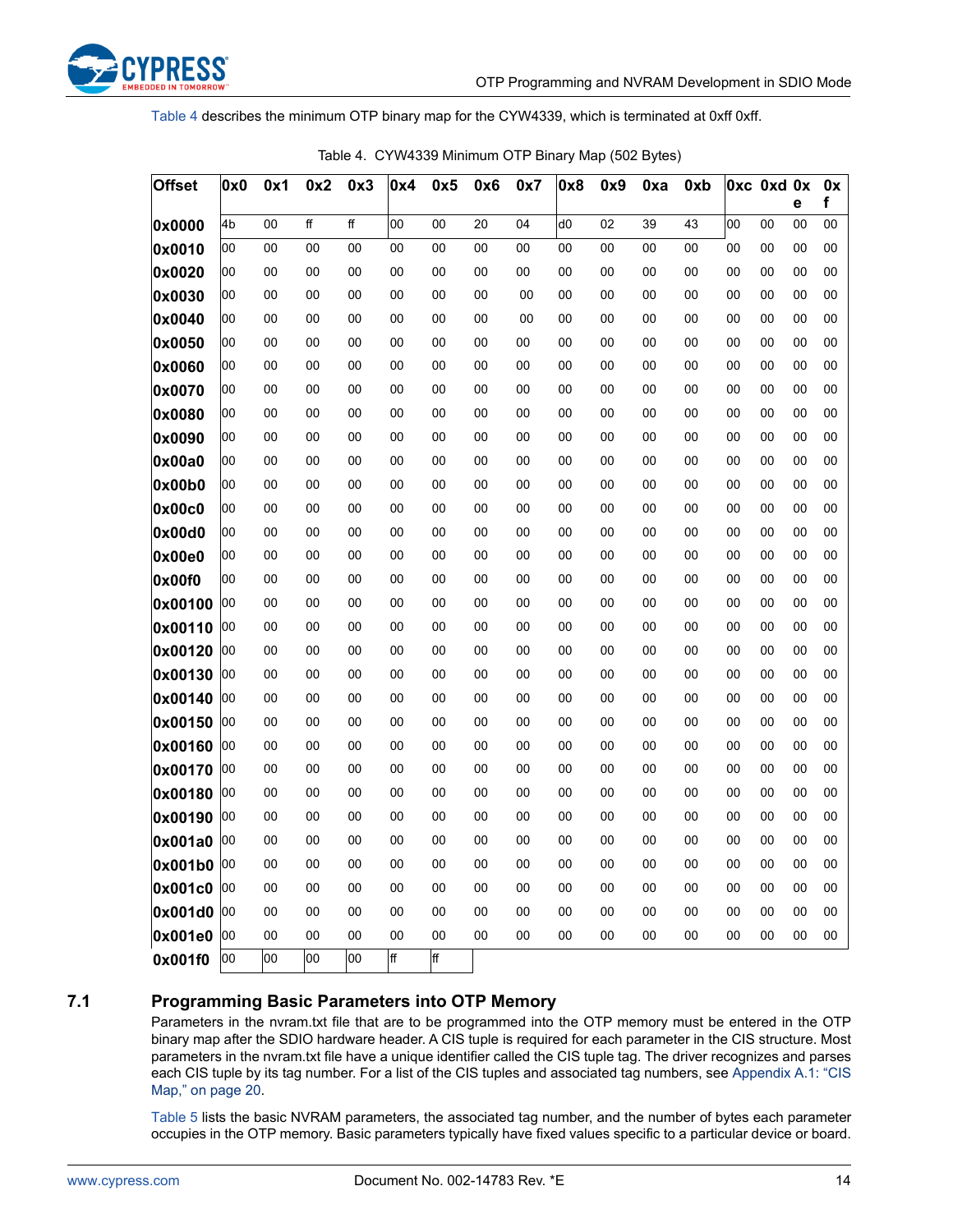The value of these parameters is often retained throughout the life of the device/board. For this reason, it is generally acceptable to program these basic parameters into the OTP memory early in the development, before the design is finalized.

|  | Table 5. Basic NVRAM Parameters and CIS Tuple Tags |  |  |  |  |  |
|--|----------------------------------------------------|--|--|--|--|--|
|--|----------------------------------------------------|--|--|--|--|--|

<span id="page-14-0"></span>

| <b>NVRAM Parameter</b> | CIS Tuple Tag | Length of Value (in Bytes) |
|------------------------|---------------|----------------------------|
| sromrev                | 0x00          |                            |
| boardrev               | 0x02          |                            |
| boardtype              | 0x1b          |                            |
| macaddr                | 0x19          |                            |
| ccode <sup>a</sup>     | 0x0a          |                            |

a. The value for ccode in the nvram.txt file is in ASCII format. It must be converted to hexadecimal format before entering it into the OTP binary map (for example, "US" = "0x55 0x53").

In the OTP binary map, each tuple is formed by the four fragments described in [Table 6](#page-14-1).

#### Table 6. CIS Tuple Format

<span id="page-14-1"></span>

| <b>Fragment</b> | <b>Description</b>                                                                                              |
|-----------------|-----------------------------------------------------------------------------------------------------------------|
| 80              | Indicates the beginning of a new tuple. 0x80 is specific to Cypress tuple subtags.                              |
| Length          | Defines the total size (in bytes) of the tag plus the value of the tuple that occupies the OTP memory<br>space. |
| Taq             | Identifies a parameter in the nvram.txt file. A tag usually takes one byte in memory.                           |
| Value           | Specifies the value of the parameter in little-endian format (first byte is the least-significant byte (LSB)).  |

For example, the following tuple is defined by the fragments that follow:

- 80 03 02 00 11
- •80 Beginning of a new tuple.
- •03 The tag (1 byte) and the value (2 bytes) occupy 3 bytes (total) in the OTP memory.
- •02 Tag of 0x02 is the identifier for boardrev in the nvram.txt file.
- •00 11The value of boardrev in reverse hexadecimal byte or 0x1100.

[Table 7 on page 16](#page-15-1) provides an example OTP binary map for a CYW4339 that contains some of the nvram.txt file parameters listed in [Table 5 on page 15.](#page-14-0)

| Table Legend: Hardware Header |                    |
|-------------------------------|--------------------|
| (Table 7)                     | SROMREV (0x0b)     |
|                               | BOARDREV(0x1100)   |
|                               | BOARDTYPE(0x064c)  |
|                               | <b>MAC Address</b> |
|                               | <b>End of Map</b>  |

In this example, the value of each parameter is as follows:

- $\blacksquare$  sromrev = 0x0B
- boardrev=0x1100
- boardtype=0x64c
- macaddr = 66:55:44:33:22:11

**Note:** CIS tuples do not have to be listed in any particular order because each tuple begins with a unique identifier.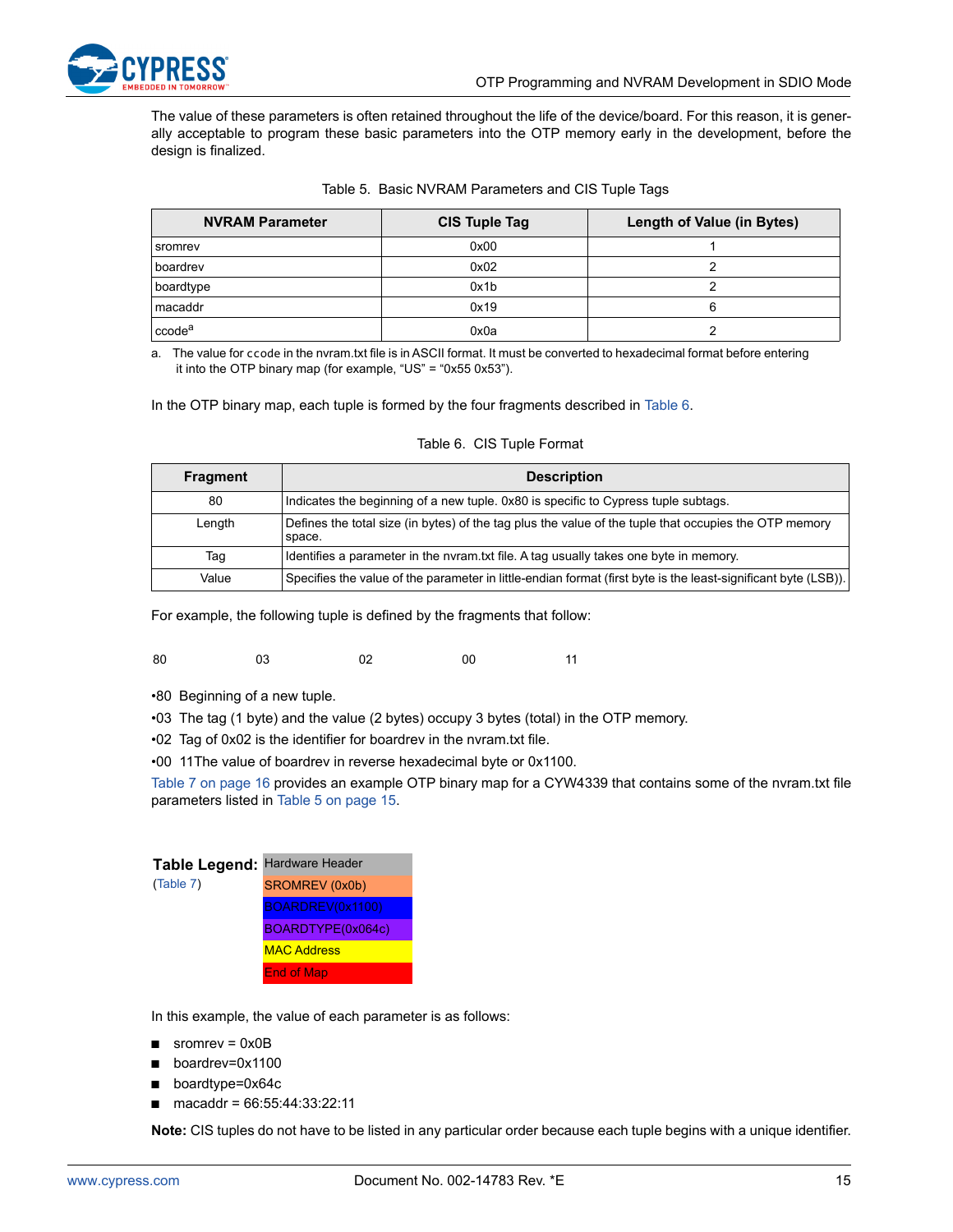**Note:** OTP bytes can be written to only once. Only blank and zero-programmed bytes can be programmed during subsequent write cycles.

<span id="page-15-1"></span>

| <b>Offset</b> | 0x0            | 0x1 | 0x2 | 0x3 | 0x4 | 0x5    | 0x6 0x7 |                | 0x8            | 0x9 | 0xa | 0xb | 0xc |    | 0xd 0xe | 0xf    |
|---------------|----------------|-----|-----|-----|-----|--------|---------|----------------|----------------|-----|-----|-----|-----|----|---------|--------|
|               | 4 <sub>b</sub> | 00  | ff  | ff  | 00  | $00\,$ | 20      | 04             | d <sub>0</sub> | 02  | 39  | 43  | 80  | 02 | 00      | 0b     |
| 0x0000        | 80             | 03  | 02  | 00  | 11  | 80     | 03      | 1 <sub>b</sub> | 4 <sub>c</sub> | 06  | 80  | 07  | 19  | 66 | 55      | 44     |
| 0x0010        | 33             | 22  | 11  | 00  | 00  | 00     | 00      | 00             | 00             | 00  | 00  | 00  | 00  | 00 | 00      | 00     |
| 0x0020        | 00             | 00  | 00  | 00  | 00  | 00     | 00      | 00             | 00             | 00  | 00  | 00  | 00  | 00 | 00      | 00     |
| 0x0030        | 00             | 00  | 00  | 00  | 00  | 00     | 00      | 00             | 00             | 00  | 00  | 00  | 00  | 00 | 00      | 00     |
| 0x0040        | 00             | 00  | 00  | 00  | 00  | 00     | 00      | 00             | 00             | 00  | 00  | 00  | 00  | 00 | 00      | 00     |
| 0x0050        | 00             | 00  | 00  | 00  | 00  | 00     | 00      | 00             | 00             | 00  | 00  | 00  | 00  | 00 | 00      | 00     |
| 0x0060        | 00             | 00  | 00  | 00  | 00  | 00     | 00      | 00             | 00             | 00  | 00  | 00  | 00  | 00 | 00      | $00\,$ |
| 0x0070        | 00             | 00  | 00  | 00  | 00  | 00     | 00      | 00             | 00             | 00  | 00  | 00  | 00  | 00 | 00      | 00     |
| 0x0080        | 00             | 00  | 00  | 00  | 00  | 00     | 00      | 00             | 00             | 00  | 00  | 00  | 00  | 00 | 00      | 00     |
| 0x0090        | 00             | 00  | 00  | 00  | 00  | 00     | 00      | 00             | 00             | 00  | 00  | 00  | 00  | 00 | 00      | $00\,$ |
| 0x00a0        | 00             | 00  | 00  | 00  | 00  | 00     | 00      | 00             | 00             | 00  | 00  | 00  | 00  | 00 | 00      | $00\,$ |
| 0x00b0        | 00             | 00  | 00  | 00  | 00  | 00     | 00      | 00             | 00             | 00  | 00  | 00  | 00  | 00 | 00      | 00     |
| 0x00c0        | 00             | 00  | 00  | 00  | 00  | 00     | 00      | 00             | 00             | 00  | 00  | 00  | 00  | 00 | 00      | 00     |
| 0x00d0        | 00             | 00  | 00  | 00  | 00  | 00     | 00      | 00             | 00             | 00  | 00  | 00  | 00  | 00 | 00      | $00\,$ |
| 0x00e0        | 00             | 00  | 00  | 00  | 00  | 00     | 00      | 00             | 00             | 00  | 00  | 00  | 00  | 00 | 00      | 00     |
| 0x00f0        | 00             | 00  | 00  | 00  | 00  | 00     | 00      | 00             | 00             | 00  | 00  | 00  | 00  | 00 | 00      | 00     |
| 0x00100 00    |                | 00  | 00  | 00  | 00  | 00     | 00      | 00             | 00             | 00  | 00  | 00  | 00  | 00 | 00      | 00     |
| 0x00110 00    |                | 00  | 00  | 00  | 00  | 00     | 00      | 00             | 00             | 00  | 00  | 00  | 00  | 00 | 00      | $00\,$ |
| 0x00120       | 00             | 00  | 00  | 00  | 00  | 00     | 00      | 00             | 00             | 00  | 00  | 00  | 00  | 00 | 00      | 00     |
| 0x00130       | 00             | 00  | 00  | 00  | 00  | 00     | 00      | 00             | 00             | 00  | 00  | 00  | 00  | 00 | 00      | 00     |
| 0x00140       | 00             | 00  | 00  | 00  | 00  | 00     | 00      | 00             | 00             | 00  | 00  | 00  | 00  | 00 | 00      | 00     |
| 0x00150 00    |                | 00  | 00  | 00  | 00  | 00     | 00      | 00             | 00             | 00  | 00  | 00  | 00  | 00 | 00      | 00     |
| 0x00160 00    |                | 00  | 00  | 00  | 00  | 00     | 00      | 00             | 00             | 00  | 00  | 00  | 00  | 00 | 00      | 00     |
| 0x00170       | 00             | 00  | 00  | 00  | 00  | 00     | 00      | 00             | 00             | 00  | 00  | 00  | 00  | 00 | 00      | 00     |
| 0x00180       | 00             | 00  | 00  | 00  | 00  | 00     | 00      | 00             | 00             | 00  | 00  | 00  | 00  | 00 | 00      | $00\,$ |
| 0x00190       | 00             | 00  | 00  | 00  | 00  | 00     | 00      | 00             | 00             | 00  | 00  | 00  | 00  | 00 | 00      | 00     |
| 0x001a0       | 100            | 00  | 00  | 00  | 00  | 00     | 00      | 00             | 00             | 00  | 00  | 00  | 00  | 00 | 00      | 00     |
| 0x001b0 00    |                | 00  | 00  | 00  | 00  | 00     | 00      | 00             | 00             | 00  | 00  | 00  | 00  | 00 | 00      | $00\,$ |
| 0x001c0 00    |                | 00  | 00  | 00  | 00  | 00     | 00      | 00             | 00             | 00  | 00  | 00  | 00  | 00 | 00      | $00\,$ |
| 0x001d0       | 00             | 00  | 00  | 00  | 00  | 00     | 00      | 00             | 00             | 00  | 00  | 00  | 00  | 00 | 00      | 00     |
| 0x001e0 00    |                | 00  | 00  | 00  | 00  | 00     | 00      | 00             | 00             | 00  | 00  | 00  | 00  | 00 | 00      | 00     |
| 0x001f0       | 00             | 00  | 00  | 00  | ff. | ff     |         |                |                |     |     |     |     |    |         |        |

Table 7. Example CYW4339 Minimum OTP Binary Map (502 Bytes)

### <span id="page-15-0"></span>**7.2 Creating and Editing the OTP Binary Map**

Use a hexadecimal text editor to create and edit an OTP binary map. A hexadecimal text editor preserves formatting of the nvram.txt file. Writing to the OTP memory requires a bin file that fits in the OTP memory space. For the CYW4339, the maximum size of the OTP memory is 502 bytes.

**Note:** Do not use Notepad to edit the nvram.txt file. Edit the nvram.txt file using a properly formatted text editor such as Notepad++ or WordPad++ to preserve the original format of the file. Using a non-formatted text editor such as Notepad could corrupt the format of the NVRAM map, causing the driver to incorrectly read the nvram.txt file.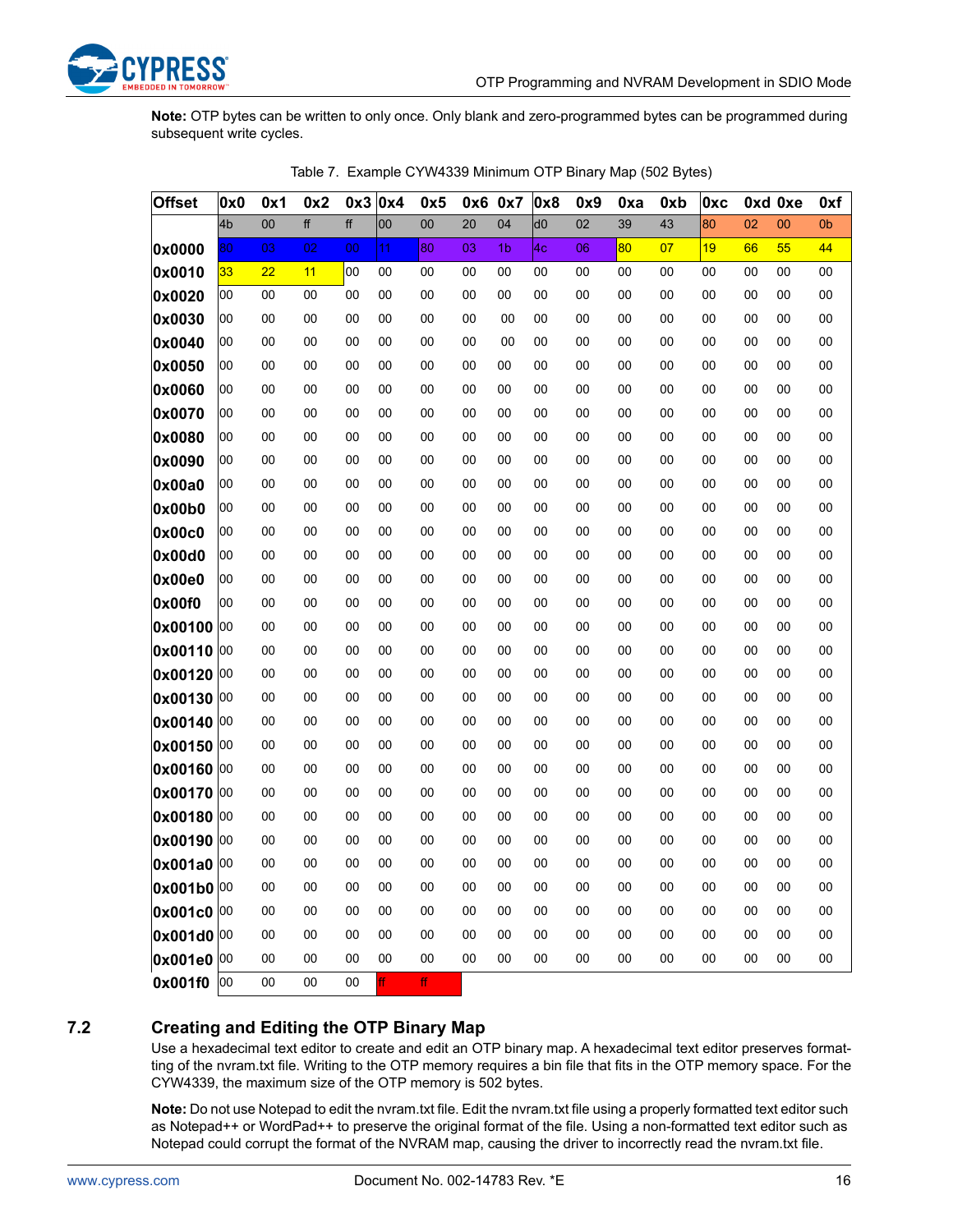

1. Add or edit each byte in the OTP binary map to populate the SDIO hardware header and the CIS tuple, as described in the OTP binary map instructions provided in [Programming Basic Parameters into OTP Memory](#page-13-0)  [on page 14](#page-13-0).

**Note:** The OTP binary map file (see [Figure 2 on page 17\)](#page-16-1) has been edited to match the example CYW4339 OTP binary map described in [Table 7 on page 16.](#page-15-1)

2. Save the OTP binary map as a binary image file (.bin extension) to the directory containing the wl.exe file.

**Note:** The file name must be save with a .bin file extension so that the data it contains can be programmed into the OTP memory. For example purposes, this file is referred to as 4339\_OTP.bin in the following instructions.

<span id="page-16-1"></span>[Figure 2](#page-16-1) shows the hexadecimal OTP binary map template.

Figure 2. CYW4339 Hexadecimal OTP Binary Map Template

|               | 0  |                 | 2  | 3  | 4       | 5   | 6  | 7   | 8              | 9  | a.      | Þ  | Ç.      | ₫       | e   | f              |
|---------------|----|-----------------|----|----|---------|-----|----|-----|----------------|----|---------|----|---------|---------|-----|----------------|
| $00000000h$ : | 4B | 00              | FF | FF | 00      | 00  | 20 | 04  | D <sub>0</sub> | 02 | 39      | 43 | 80      | 02      | 00  | 0 <sub>B</sub> |
| 00000010h:    | 80 | 03              | 02 | 00 | 11      | 80  | 03 | 1B  | зс             | 06 | 80      | 07 | 19      | 66      | 55  | 44             |
| 00000020h:    | 33 | 22              | 11 | 00 | 00      | 00  | 00 | 00  | 00             | 00 | 00      | 00 | 00      | 00      | 00  | 00             |
| 00000030h:    | 00 | 00              | 00 | 00 | 00      | 00  | 00 | 00  | 00             | 00 | 00      | 00 | 00      | 00      | 00  | 00             |
| 00000040h:    | 00 | 00              | 00 | 00 | 00      | 00  | 00 | 00  | 00             | 00 | 00      | 00 | 00      | 00      | 00  | 00             |
| 00000050h:    | 00 | 00              | 00 | 00 | 00      | 00  | 00 | 00  | 00             | 00 | 00      | 00 | 00      | 00      | 00  | 00             |
| 00000060h:    | 00 | 00              | 00 | 00 | 00      | 00  | 00 | 00  | 00             | 00 | 00      | 00 | 00      | 00      | 00  | 00             |
| 00000070h:    | 00 | 00              | 00 | 00 | 00      | 00  | 00 | 00  | 00             | 00 | 00      | 00 | 00      | 00      | 00  | 00             |
| 00000080h:    | 00 | 00              | 00 | 00 | 00      | 00  | 00 | 00  | 00             | 00 | 00      | 00 | 00      | 00      | 00  | 00             |
| 00000090h:    | 00 | 00              | 00 | 00 | 00      | 00  | 00 | 00  | 00             | 00 | 00      | 00 | 00      | 00      | OO. | -00            |
| 000000a0h:    | 00 | 00              | 00 | 00 | 00      | 00  | 00 | 00  | 00             | 00 | 00      | 00 | 00      | 00      | 00  | 00             |
| 000000b0h:    | 00 | 00              | 00 | 00 | 00      | 00  | 00 | 00  | 00             | 00 | 00      | 00 | 00      | 00      | 00  | 00             |
| 000000c0h:    | 00 | 00              | 00 | 00 | 00      | 00  | 00 | 00  | 00             | 00 | 00      | 00 | 00      | 00      | 00  | 00             |
| 000000d0h:    | 00 | 00              | 00 | 00 | 00      | 00  | 00 | 00  | 00             | 00 | 00      | 00 | 00      | 00      | 00  | 00             |
| 000000e0h:    | 00 | 00              | 00 | 00 | 00      | 00  | 00 | 00  | 00             | 00 | 00      | 00 | 00      | 00      | 00  | 00             |
| 000000f0h:    | 00 | 00              | 00 | 00 | 00      | 00  | 00 | 00  | 00             | 00 | 00      | 00 | 00      | 00      | 00  | 00             |
| 00000100h:    | 00 | 00              | 00 | 00 | 00      | 00  | 00 | 00  | 00             | 00 | 00      | 00 | 00      | 00      | 00  | -00            |
| 00000110h:    | 00 | 00              | 00 | 00 | 00      | 00  | 00 | 00  | 00             | 00 | 00      | 00 | 00      | 00      | 00  | 00             |
| 00000120h:    | 00 | 00              | 00 | 00 | 00      | 00  | 00 | 00  | 00             | 00 | 00      | 00 | 00      | 00      | 00  | 00             |
| 00000130h:    | 00 | 00              | 00 | 00 | 00      | 00  | 00 | 00  | 00             | 00 | 00      | 00 | 00      | 00      | 00. | 00             |
| 00000140h:    | 00 | $^{00}$         | 00 | 00 | $^{00}$ | 00  | 00 | 00  | 00             | 00 | $^{00}$ | 00 | $^{00}$ | $^{00}$ | 00  | $^{00}$        |
| 00000150h:    | 00 | 00              | 00 | 00 | 00      | 00  | 00 | 00  | 00             | 00 | 00      | 00 | 00      | 00      | 00  | 00             |
| 00000160h:    | 00 | 00              | 00 | 00 | 00      | 00  | 00 | 00  | 00             | 00 | 00      | 00 | 00      | 00      | 00  | 00             |
| 00000170h:    | 00 | 00              | 00 | 00 | 00      | ٥o  | 00 | 00  | 00             | 00 | 00      | 00 | 00      | 00      | 00. | -00            |
| 00000180h:    | 00 | 00              | 00 | 00 | 00      | 00  | 00 | 00  | 00             | 00 | 00      | 00 | 00      | 00      | 00  | 00             |
| 00000190h:    | 00 | 00              | 00 | 00 | 00      | 00  | 00 | 00  | 00             | 00 | 00      | 00 | 00      | 00      | 00  | 00             |
| 000001a0h:    | 00 | 00              | 00 | 00 | 00      | 00  | 00 | 00  | 00             | 00 | 00      | 00 | 00      | 00      | 00  | 00             |
| $000001b0h$ : | 00 | 00              | 00 | 00 | 00      | 00  | 00 | 00  | 00             | 00 | 00      | 00 | 00      | 00      | 00  | 00             |
| 000001c0h:    | 00 | 00              | 00 | 00 | 00      | 00  | 00 | 00  | 00             | 00 | 00      | 00 | 00      | 00      | 00  | 00             |
| 000001d0h:    | 00 | 00              | 00 | 00 | 00      | 00  | 00 | 00  | 00             | 00 | 00      | 00 | 00      | 00      | 00  | 00             |
| $000001e0h$ : | 00 | 00              | 00 | 00 | 00      | 00. | 00 | -00 | 00             |    | 00 00   | 00 | 00      | 00.     | 00  | -00            |
| 000001f0h:    | 00 | 00 <sup>o</sup> | 00 | 00 | FF      | FF  |    |     |                |    |         |    |         |         |     |                |
|               |    |                 |    |    |         |     |    |     |                |    |         |    |         |         |     |                |

### <span id="page-16-0"></span>**7.3 Programming the OTP Binary Map**

To program the OTP binary map for the CYW4339 using wl commands, complete the following steps:

- 1. Load the driver for the CYW4339 using the customized nvram.txt file.
- 2. Execute a few wl commands (such as wl ver) to verify that the driver installation was successful.
- 3. Execute the **ciswrite 4339\_OTP.bin** command to program the 4339\_OTP.bin to the OTP memory.
- 4. In the Windows Device Manager, disable and then enable the wireless device.
- 5. Execute the **cisdump** command to confirm that the OTP memory is programmed successfully.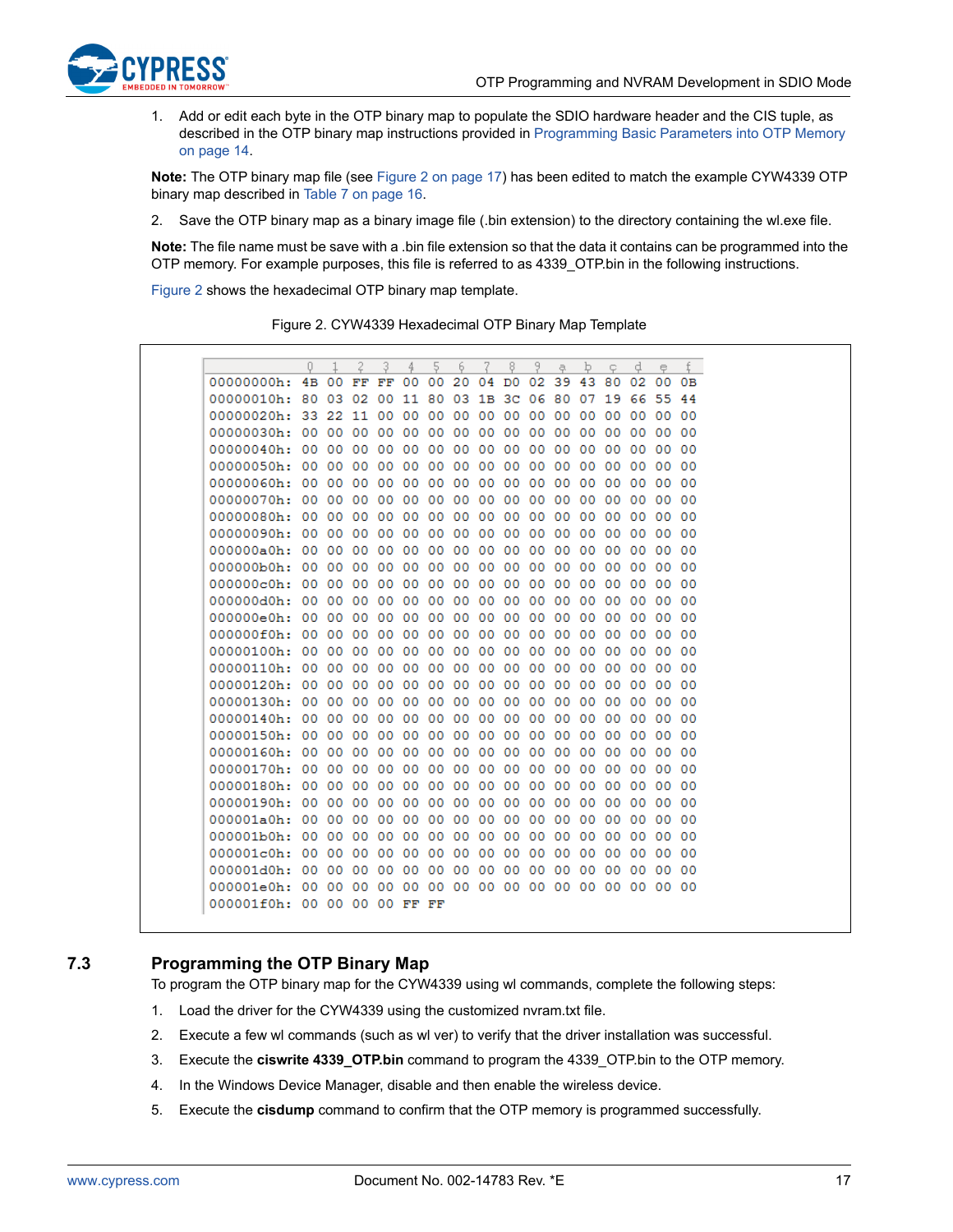

Using 66 55 44 33 22 11 as the MAC address, the cisdump output should exactly match the OTP binary map provided on page 18.

[root@dhcpe6-sv1-141 ec\_4339\_driver]# wl cisdump Source: 2 (Internal OTP) Maximum length: 502 bytes Byte 0: 0x4b 0x00 0xff 0xff 0x00 0x00 0x20 0x04 Byte 8: 0xd0 0x02 0x39 0x43 0x80 0x02 0x00 0x0b Byte 16: 0x80 0x03 0x02 0x00 0x11 0x80 0x03 0x1b Byte 24: 0x4c 0x06 0x80 0x07 0x19 0x66 0x55 0x44 Byte 32: 0x33 0x22 0x11 0x00 0x00 0x00 0x00 0x00 Byte 40: 0x00 0x00 0x00 0x00 0x00 0x00 0x00 0x00 Byte 48: 0x00 0x00 0x00 0x00 0x00 0x00 0x00 0x00 Byte 56: 0x00 0x00 0x00 0x00 0x00 0x00 0x00 0x00 Byte 64: 0x00 0x00 0x00 0x00 0x00 0x00 0x00 0x00 Byte 72: 0x00 0x00 0x00 0x00 0x00 0x00 0x00 0x00 Byte 80: 0x00 0x00 0x00 0x00 0x00 0x00 0x00 0x00 Byte 88: 0x00 0x00 0x00 0x00 0x00 0x00 0x00 0x00 Byte 96: 0x00 0x00 0x00 0x00 0x00 0x00 0x00 0x00 Byte 104: 0x00 0x00 0x00 0x00 0x00 0x00 0x00 0x00 Byte 112: 0x00 0x00 0x00 0x00 0x00 0x00 0x00 0x00 Byte 120: 0x00 0x00 0x00 0x00 0x00 0x00 0x00 0x00 Byte 128: 0x00 0x00 0x00 0x00 0x00 0x00 0x00 0x00 Byte 136: 0x00 0x00 0x00 0x00 0x00 0x00 0x00 0x00 Byte 144: 0x00 0x00 0x00 0x00 0x00 0x00 0x00 0x00 Byte 152: 0x00 0x00 0x00 0x00 0x00 0x00 0x00 0x00 Byte 160: 0x00 0x00 0x00 0x00 0x00 0x00 0x00 0x00 Byte 168: 0x00 0x00 0x00 0x00 0x00 0x00 0x00 0x00 Byte 176: 0x00 0x00 0x00 0x00 0x00 0x00 0x00 0x00 Byte 184: 0x00 0x00 0x00 0x00 0x00 0x00 0x00 0x00 Byte 192: 0x00 0x00 0x00 0x00 0x00 0x00 0x00 0x00 Byte 200: 0x00 0x00 0x00 0x00 0x00 0x00 0x00 0x00 Byte 208: 0x00 0x00 0x00 0x00 0x00 0x00 0x00 0x00 Byte 216: 0x00 0x00 0x00 0x00 0x00 0x00 0x00 0x00 Byte 224: 0x00 0x00 0x00 0x00 0x00 0x00 0x00 0x00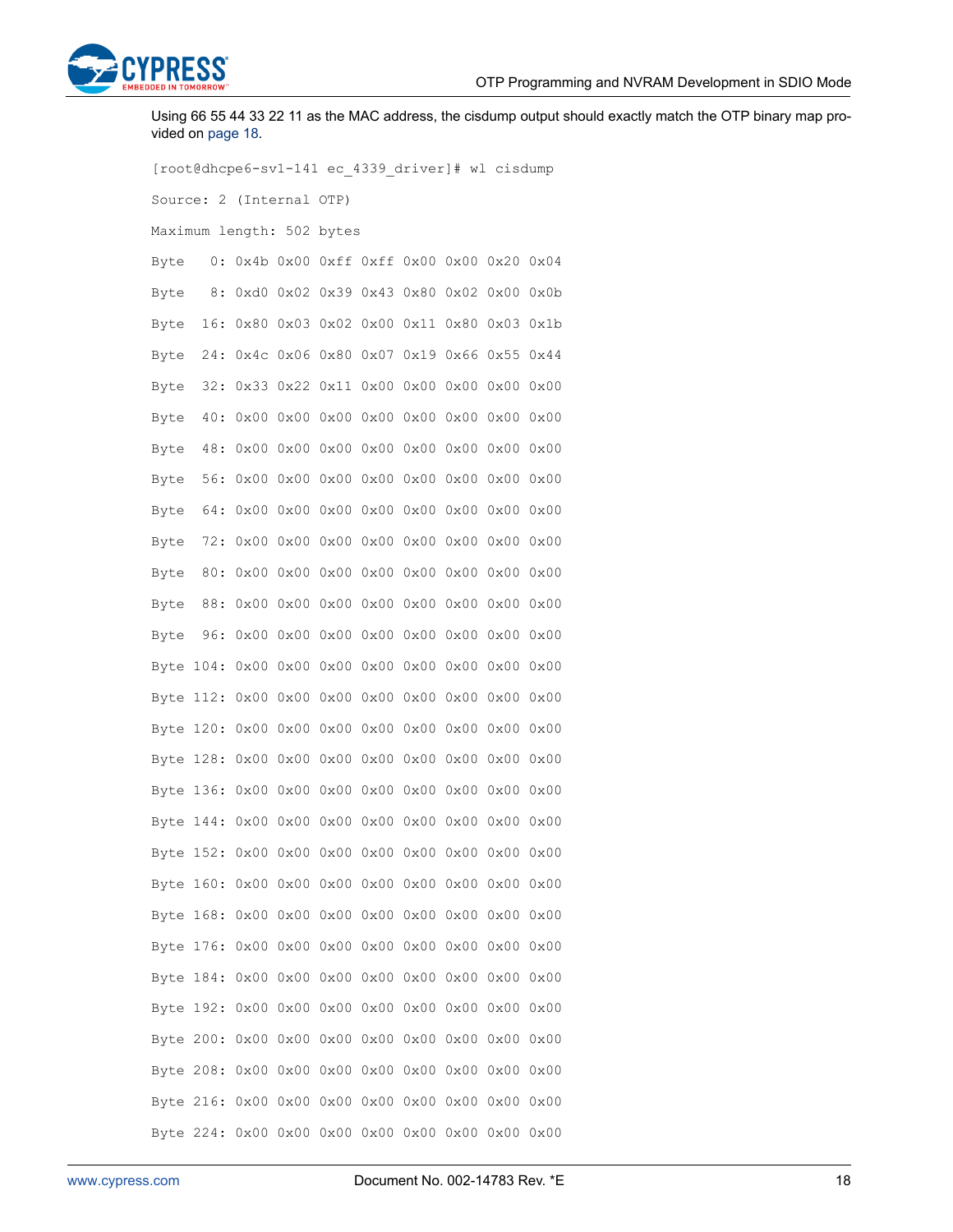

|  | Byte 232:                               |                               |                     |                      |      |                          |               |             |               |  |
|--|-----------------------------------------|-------------------------------|---------------------|----------------------|------|--------------------------|---------------|-------------|---------------|--|
|  | Byte 240:                               |                               |                     |                      |      |                          |               |             |               |  |
|  | Byte 248:                               | 0x00 0x00 0x00 0x00           |                     |                      |      |                          | $0x00$ $0x00$ | 0x0000x00   |               |  |
|  | Byte 256:                               | 0x00                          | 0x00                | 0x00                 | 0x00 |                          | $0x00$ $0x00$ | 0x00        | 0x00          |  |
|  | Byte 264:                               |                               |                     |                      |      |                          |               |             |               |  |
|  | Byte 272:                               | $0\times00$                   |                     | 0x0000000000         |      |                          | $0x00$ $0x00$ | 0x0000x00   |               |  |
|  | Byte 280:                               | 0x00                          | 0x00                | 0x00                 | 0x00 | 0x00                     | 0x00          | $0\times00$ | 0x00          |  |
|  | Byte 288:                               |                               |                     |                      |      |                          |               |             |               |  |
|  | Byte 296:                               | $0\times00$                   |                     | $0x00$ $0x00$ $0x00$ |      |                          | $0x00$ $0x00$ | 0x0000x00   |               |  |
|  | Byte 304:                               | 0x00                          | 0x00                | 0x00                 | 0x00 | 0x00                     | 0x00          | 0x00        | 0x00          |  |
|  | Byte 312:                               | 0x00 0x00 0x00 0x00 0x00 0x00 |                     |                      |      |                          |               | 0x000x00    |               |  |
|  | Byte 320:                               | 0x00                          |                     | 0x0000000000         |      |                          | $0x00$ $0x00$ | 0x000x00    |               |  |
|  | Byte 328:                               | 0x00                          | 0x00                | 0x00                 | 0x00 | 0x00                     | 0x00          | 0x00        | 0x00          |  |
|  | Byte 336:                               | 0x00                          |                     |                      |      | 0x00 0x00 0x00 0x00 0x00 |               | 0x0000x00   |               |  |
|  | Byte 344:                               | $0\times00$                   |                     | 0x0000000000         |      |                          | $0x00$ $0x00$ | 0x000x00    |               |  |
|  | Byte 352:                               | 0x00                          | 0x00                | 0x00                 | 0x00 |                          | $0x00$ $0x00$ | 0x00        | 0x00          |  |
|  | Byte 360:                               | 0x00                          |                     |                      |      | 0x00 0x00 0x00 0x00 0x00 |               | 0x0000x00   |               |  |
|  | Byte 368:                               | $0\times00$                   |                     | $0x00$ $0x00$ $0x00$ |      |                          | $0x00$ $0x00$ | 0x0000x00   |               |  |
|  | Byte 376:                               | 0x00                          | 0x00                | 0x00                 | 0x00 |                          | $0x00$ $0x00$ | 0x0000x00   |               |  |
|  | Byte 384:                               | 0x00                          |                     | 0x00 0x00 0x00       |      |                          | $0x00$ $0x00$ |             | $0x00$ $0x00$ |  |
|  | Byte 392:                               | $0\times00$                   |                     | $0x00$ $0x00$ $0x00$ |      |                          | $0x00$ $0x00$ |             | $0x00$ $0x00$ |  |
|  | Byte 400:                               | 0x00                          | 0x00                | 0x00                 | 0x00 |                          | $0x00$ $0x00$ | 0x00        | 0x00          |  |
|  | Byte 408:                               |                               | 0x00 0x00 0x00 0x00 |                      |      |                          | $0x00$ $0x00$ | 0x000x00    |               |  |
|  |                                         |                               |                     |                      |      |                          |               |             |               |  |
|  |                                         |                               |                     |                      |      |                          |               |             |               |  |
|  |                                         |                               |                     |                      |      |                          |               |             |               |  |
|  | Byte 440: 0x00 0x00 0x00 0x00 0x00 0x00 |                               |                     |                      |      |                          |               | 0x0000x00   |               |  |
|  |                                         |                               |                     |                      |      |                          |               |             |               |  |
|  |                                         |                               |                     |                      |      |                          |               |             |               |  |
|  | Byte 464: 0x00 0x00 0x00 0x00 0x00 0x00 |                               |                     |                      |      |                          |               | 0x0000x00   |               |  |
|  |                                         |                               |                     |                      |      |                          |               |             |               |  |
|  |                                         |                               |                     |                      |      |                          |               |             |               |  |
|  |                                         |                               |                     |                      |      |                          |               |             |               |  |
|  | Byte 496: 0x00 0x00 0x00 0x00 0xff 0xff |                               |                     |                      |      |                          |               |             |               |  |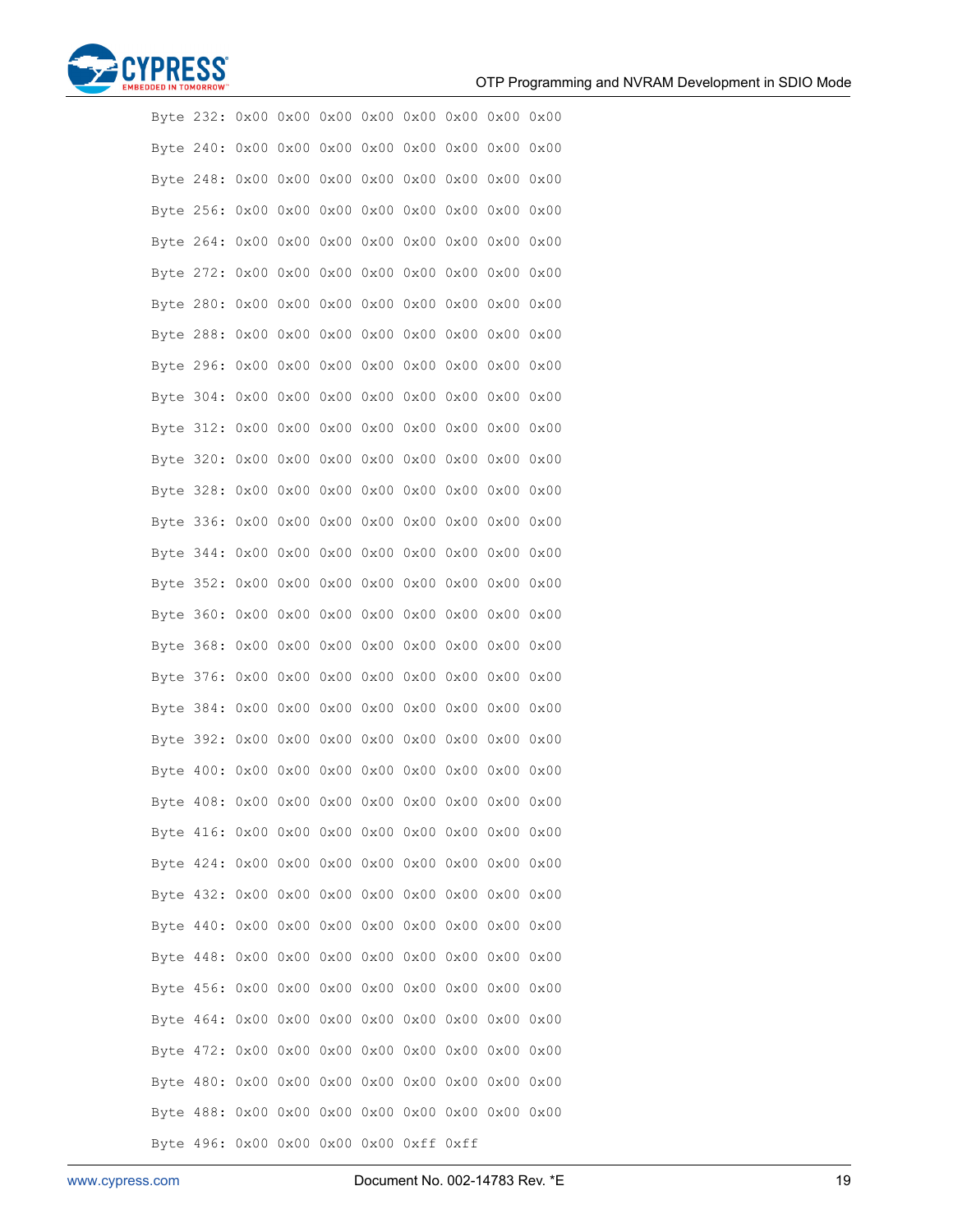

[root@dhcpe6-sv1-141 ec\_4339\_driver]#

If the cisdump matches the OTP binary map, OTP memory programming is complete. Once programmed, additional blank spaces (00) in the OTP memory can be written by filling in those corresponding blank spaces in the OTP binary map. There is no restriction on how many times a device can be programmed, provided that each programming cycle is writes to only blank, unwritten spaces.

Follow the same procedure to program the additional blank spaces.

### <span id="page-19-0"></span>**A. Appendix**

### <span id="page-19-1"></span>**A.1 CIS Map**

[Table 8](#page-19-2) and [Table 9](#page-19-3) list the CIS map (standard tuple tags and Cypress subtags) for SDIO devices.

<span id="page-19-2"></span>

| <b>Name</b>      | Tag  | Length | <b>Variable</b>          | <b>Description</b>                             |
|------------------|------|--------|--------------------------|------------------------------------------------|
| CISTPL_VERS_1    | 0x15 |        | manf                     | CIS version, manufacturer, device, and version |
|                  |      |        | productname              | strings                                        |
| CISTPL MANFID    | 0x20 | 4      | manfid                   | Manufacturer and device ID                     |
|                  |      |        | prodid                   |                                                |
| CISTPL FUNCID    | 0x21 |        | $\overline{\phantom{0}}$ | Function identification                        |
| CISTPL FUNCE     | 0x22 |        | $\overline{\phantom{0}}$ | <b>Function extensions</b>                     |
| CISTPL FUNCE     | 0x22 | 8      | $\qquad \qquad$          | Subtype = $FWCE$ mac(0x4)                      |
|                  |      |        |                          | Value: 6 byte MAC address                      |
| CISTPL CFTABLE   | 0x1b | 2      | regwindowsz              | Configuration table entry                      |
| CISTPL FID SDIO  | 0x0c |        | $\overline{\phantom{0}}$ | Extensions defined by SDIO specification       |
| CISTPL_BRCM_HNBU | 0x80 |        | $\overline{\phantom{m}}$ | Cypress-specific tuple subtag identifier       |
| CISTPL END       | 0xff |        | $\overline{\phantom{0}}$ | End of the CIS tuple chain                     |

Table 8. Standard Tuple Tags

#### Table 9. Cypress Tuple Subtags

<span id="page-19-3"></span>

| <b>Name</b>     | Tag  | Length         | <b>Variable</b>                                                  | <b>Description</b>                                                                                                 |
|-----------------|------|----------------|------------------------------------------------------------------|--------------------------------------------------------------------------------------------------------------------|
| HNBU SROMREV    | 0x00 | 1              | sromrev                                                          | <b>SROM</b> revision                                                                                               |
| HNBU CHIPID     | 0x01 | 4/6/8/10       | vendid<br>devid<br>chiprev<br>subvendid<br>subdevid<br>boardtype | PCI vendor and device IDs                                                                                          |
| HNBU BOARDREV   | 0x02 | 1/2            | boardrev                                                         | Board revision                                                                                                     |
| HNBU AA         | 0x06 | 1/2            | aa2g<br>aa5g                                                     | Antennas available                                                                                                 |
| HNBU BOARDFLAGS | 0x08 | 2/4/6          | boardflags                                                       | Board flags                                                                                                        |
| HNBU CCODE      | 0x0a | 3              | ccode<br>cctl                                                    | Country code (2 bytes ASCII + 1<br>byte cctl) in rev 2.<br>The cctl means indoor/outdoor, but<br>it is never used. |
| HNBU ANT5G      | 0x0f | 2              | aa5g, ag1                                                        | 5G antennas available/gain                                                                                         |
| HNBU XTALFREQ   | 0x13 | 4              | xtalfreq                                                         | Crystal frequency (kilohertz)                                                                                      |
| HNBU BOARDNUM   | 0x18 | $\overline{c}$ | boardnum                                                         | Board serial number (independent<br>of MAC address)                                                                |
| HNBU MACADDR    | 0x19 | 6              | macaddr                                                          | MAC address override for the<br>standard CIS LAN NID                                                               |
| HNBU BOARDTYPE  | 0x1b | 2              | boardtype                                                        | Board type                                                                                                         |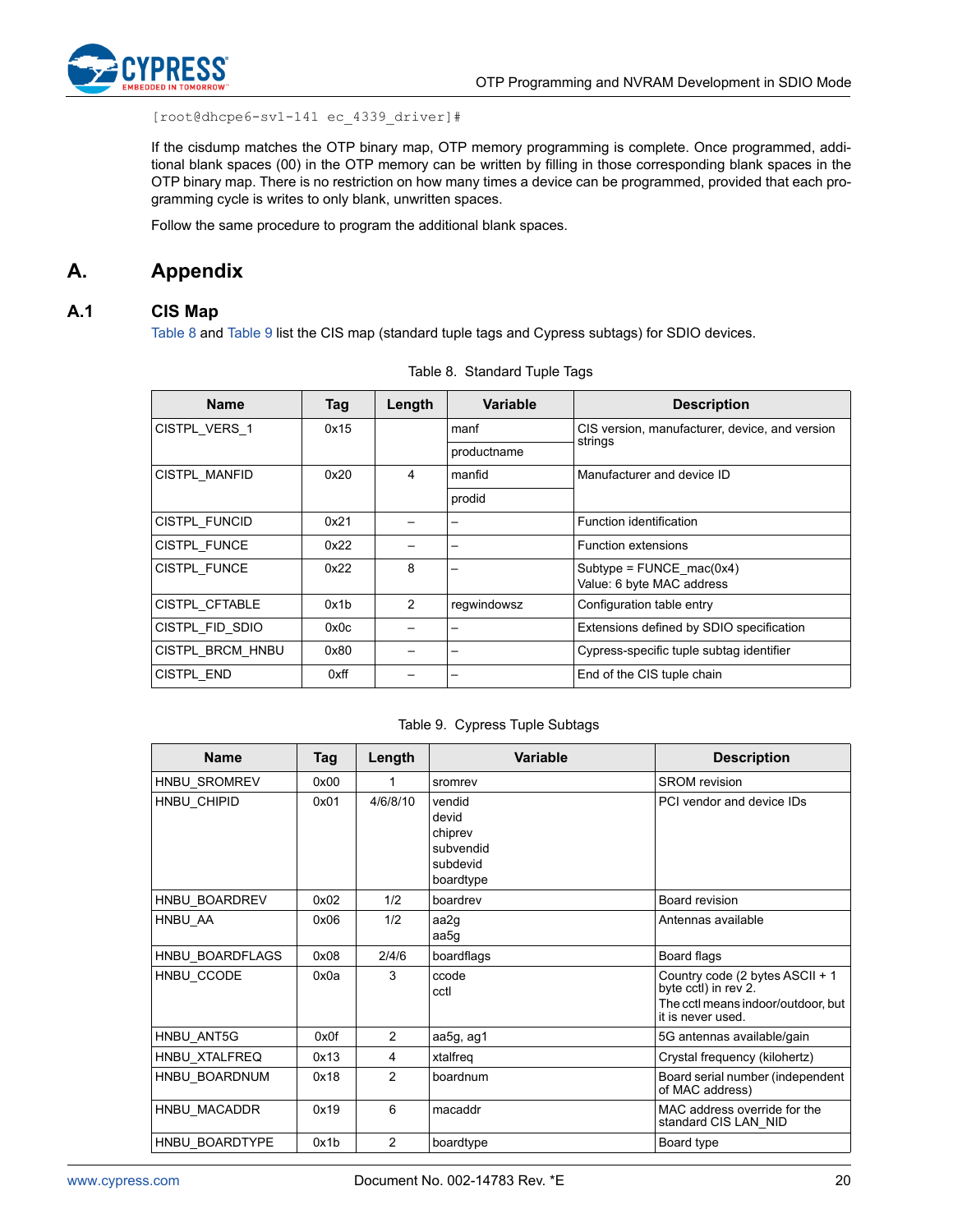

### Table 9. Cypress Tuple Subtags (Cont.)

| <b>Name</b>      | <b>Tag</b> | Length  | Variable                                                                                                                                                                                                                                                                                                                                       | <b>Description</b>                                          |
|------------------|------------|---------|------------------------------------------------------------------------------------------------------------------------------------------------------------------------------------------------------------------------------------------------------------------------------------------------------------------------------------------------|-------------------------------------------------------------|
| HNBU_REGREV      | 0x22       | 1       | regrev                                                                                                                                                                                                                                                                                                                                         |                                                             |
| HNBU_FEM         | 0x23       | 2/4     | $antswctl2q(15-11)$<br>triso $2g(10-8)$<br>pdetrange2g(7-3)<br>extpagain2g(2-1)<br>$t$ ssipos $2g(0)$<br>$antswctl5g(15-11)$<br>triso $5g(10-8)$<br>pdetrange5g(7-3)<br>extpagain5g(2-1)<br>$t$ ssipos $5g(0)$                                                                                                                                 |                                                             |
| HNBU_CCKFILTTYPE | 0x36       | 1       | cckdigfilttype                                                                                                                                                                                                                                                                                                                                 | CCK digital filter selection option                         |
| HNBU CCKBW202GPO | 0x41       | 4(max)  | cckbw202gpo<br>cckbw20ul2gpo                                                                                                                                                                                                                                                                                                                   | CCK Power offsets for 20 MHz<br>rates (11, 5.5, 2, 1 Mbps)  |
| HNBU MCS5GLPO    | 0x45       | 12(max) | mcsbw205glpo<br>mcsbw20ul5glpo<br>mcsbw405glpo                                                                                                                                                                                                                                                                                                 | MCS 0-7 power-offset<br>LSB Nibble: m0<br>MSB nibble: m7    |
| HNBU_MCS5GMPO    | 0x46       | 12(max) | mcsbw205gmpo<br>mcsbw20ul5gmpo<br>mcsbw405gmpo                                                                                                                                                                                                                                                                                                 | MCS 0-7 power-offset<br>LSB Nibble: m0<br>MSB Nibble: m7    |
| HNBU MCS5GHPO    | 0x47       | 12(max) | mcsbw205ghpo<br>mcsbw20ul5ghpo<br>mcsbw405qhpo                                                                                                                                                                                                                                                                                                 | MCS 0-7 power-offset<br>LSB Nibble: m0<br>MSB Nibble: m7    |
| HNBU MUXENAB     | 0x56       | 1       | muxenab                                                                                                                                                                                                                                                                                                                                        | Enable mux options                                          |
| HNBU_ACPA_C0     | 0x59       | 38      | subband5gver<br>maxp2ga0<br>pa2ga0<br>maxp5ga0<br>pa5ga0                                                                                                                                                                                                                                                                                       | Subband 5GHz<br>Maximum power, PA parameters<br>for chain 0 |
| HNBU ACPPR 2GPO  | 0x5e       | 4       | dot11agofdmhrbw202gpo<br>ofdmlrbw202gpo                                                                                                                                                                                                                                                                                                        | 2G power offsets                                            |
| HNBU_ACPPR_5GPO  | 0x5f       | 30      | mcsbw805glpo<br>mcsbw1605glpo<br>mcsbw805gmpo<br>mcsbw1605gmpo<br>mcsbw805ghpo<br>mcsbw1605qhpo<br>mcslr5glpo<br>mcslr5gmpo<br>mcslr5ghpo                                                                                                                                                                                                      | 5G power offsets                                            |
| HNBU_ACPPR_SBPO  | 0x60       | 32      | sb20in40hrpo<br>sb20in80and160hr5glpo<br>sb40and80hr5glpo<br>sb20in80and160hr5gmpo<br>sb40and80hr5qmpo<br>sb20in80and160hr5ghpo<br>sb40and80hr5ghpo<br>sb20in40lrpo<br>sb20in80and160lr5glpo<br>sb40and80lr5glpo<br>sb20in80and160lr5gmpo<br>sb40and80lr5gmpo<br>sb20in80and160lr5ghpo<br>sb40and80lr5ghpo<br>dot11agduphrpo<br>dot11agduplrpo | Subband power offsets                                       |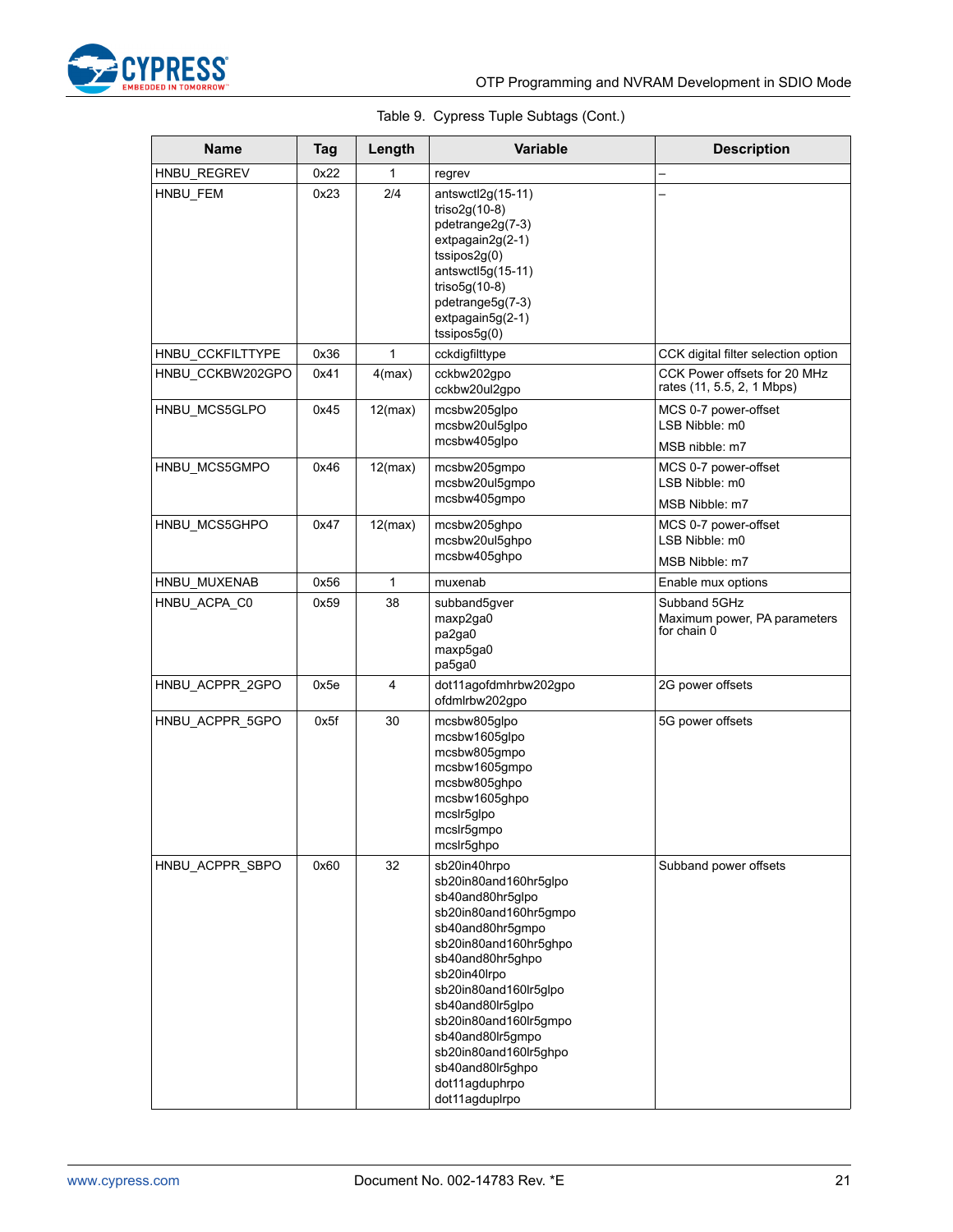

|  | Table 9. Cypress Tuple Subtags (Cont.) |  |  |  |
|--|----------------------------------------|--|--|--|
|--|----------------------------------------|--|--|--|

| <b>Name</b>       | <b>Tag</b> | Length         | Variable                                                                                                                                                                                                                                                                                                | <b>Description</b>                                                    |
|-------------------|------------|----------------|---------------------------------------------------------------------------------------------------------------------------------------------------------------------------------------------------------------------------------------------------------------------------------------------------------|-----------------------------------------------------------------------|
| HNBU AGBGA        | 0x63       | 6              | agbg0<br>agbg1<br>agbg2<br>aga0<br>aga1<br>aga2                                                                                                                                                                                                                                                         | Antenna gain A and G band                                             |
| HNBU_ACRXGAINS_C0 | 0x67       | $\overline{4}$ | rxgains for chain 1<br>(rxgains5gtrelnabypa0<br>rxgains5gtrisoa0<br>rxgains5gelnagaina0<br>rxgains2gtrelnabypa0<br>rxgains2gtrisoa0<br>rxgains2gelnagaina0<br>rxgains5ghtrelnabypa0<br>rxgains5ghtrisoa0<br>rxgains5ghelnagaina0<br>rxgains5gmtrelnabypa0<br>rxgains5gmtrisoa0<br>rxgains5gmelnagaina0) | Word offset 112, 113                                                  |
| HNBU TEMPTHRESH   | 0x3A       | 2/6            | tempthresh 1byte<br>temps hysteresis 4 bits<br>temps_period 4 bits<br>tempoffset 8 bits<br>tempsenseslope 8 bits<br>tempcorrx 6 bits.<br>tempsense option 2 bits<br>phycaltempdelta                                                                                                                     | Sets the values for temperature<br>threshold, period, and hysteresis. |
| HNBU ACPAPARAM    | 0x84       | 85             | pa2ga0<br>pa5pa0<br>pa2gccka0<br>pa5gbw40a0<br>pa5gbw80a0                                                                                                                                                                                                                                               | Enables PA trimming WAR for<br>multiple BW support.                   |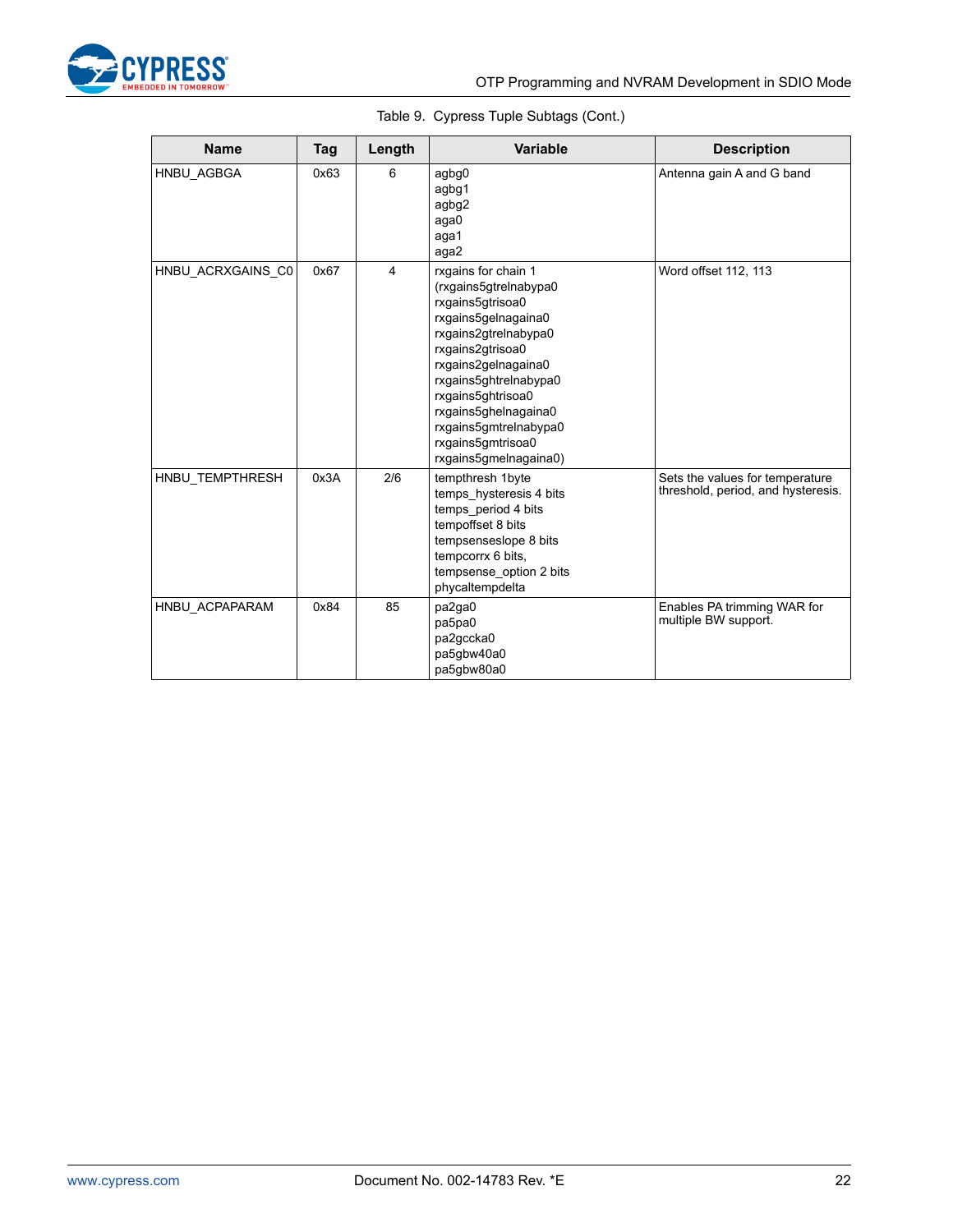

# <span id="page-22-0"></span>**Document History Page**

| Document Title: AN214783 - OTP Programming and NVRAM Development in SDIO Mode<br>Document Number: 002-14783 |         |                    |                           |                                                                                                                                                                                                                                                                                                                                                                                                                                                                                                                     |
|-------------------------------------------------------------------------------------------------------------|---------|--------------------|---------------------------|---------------------------------------------------------------------------------------------------------------------------------------------------------------------------------------------------------------------------------------------------------------------------------------------------------------------------------------------------------------------------------------------------------------------------------------------------------------------------------------------------------------------|
| Rev.                                                                                                        | ECN No. | Orig. of<br>Change | <b>Submission</b><br>Date | <b>Description of Change</b>                                                                                                                                                                                                                                                                                                                                                                                                                                                                                        |
| $**$                                                                                                        |         |                    | 04/26/2013                | 4339-AN100-R<br>Initial release                                                                                                                                                                                                                                                                                                                                                                                                                                                                                     |
| *A                                                                                                          |         |                    | 07/19/2013                | 4339-AN101-R<br>Updated:                                                                                                                                                                                                                                                                                                                                                                                                                                                                                            |
|                                                                                                             |         |                    |                           | Table 1: "Cypress-Specific NVRAM Parameters," on page 11<br>Table 2: "NVRAM Parameters Requiring Customizing," on page 13<br>Table 3: "CYW4339 Minimum OTP Binary Map (502 Bytes)," on page 24<br>"Programming Basic Parameters into OTP Memory" on page 25<br>Table 6: "Example CYW4339 Minimum OTP Binary Map (502 Bytes)," on page 27<br>Figure 2: "CYW4339 Hexadecimal OTP Binary Map Template," on page 29<br>"Programming the OTP Binary Map" on page 29<br>Table 8: "Cypress Tuple Subtags," on page 32      |
| *B                                                                                                          |         |                    | 08/27/2013                | 4339-AN102-R<br>Updated:                                                                                                                                                                                                                                                                                                                                                                                                                                                                                            |
|                                                                                                             |         |                    |                           | maxp5ga0 description in Table 2 on page 13<br>ofdmlrbw202gpo description in Table 2 on page 13                                                                                                                                                                                                                                                                                                                                                                                                                      |
| $\overline{C}$                                                                                              |         |                    | 02/13/2014                | 4339-AN103-R<br>Updated:<br>Table 3, "NVRAM Parameters Requiring Customization," on page 6: Changed the<br>subband description for the following NVRAM parameters:<br>mcslr5glpo<br>mcsbw205glpo<br>mcsbw405qlpo<br>mcsbw805glpo<br>mcslr5gmpo<br>mcsbw205gmpo<br>mcsbw405gmpo<br>mcsbw805gmpo<br>mcslr5ghpo<br>mcsbw205ghpo<br>mcsbw405ghpo<br>mcsbw805ghpo<br>sb20in40hrpo<br>sb20in80and160hr5glpo<br>sb40and80hr5glpo<br>sb20in80and160hr5gmpo<br>sb40and80hr5gmpo<br>sb20in80and160hr5ghpo<br>sb40and80hr5ghpo |
|                                                                                                             |         |                    |                           | sb20in40lrpo<br>sb20in80and160lr5glpo                                                                                                                                                                                                                                                                                                                                                                                                                                                                               |
|                                                                                                             |         |                    |                           | sb40and80lr5glpo<br>sb20in80and160lr5gmpo<br>sb40and80lr5gmpo                                                                                                                                                                                                                                                                                                                                                                                                                                                       |
|                                                                                                             |         |                    |                           | sb20in80and160lr5ghpo<br>sb40and80lr5qhpo<br>dot11aqduphrpo<br>dot11agduplrpo                                                                                                                                                                                                                                                                                                                                                                                                                                       |
| *D                                                                                                          | 5452375 | <b>UTSV</b>        | 09/29/2016                | Updated to Cypress template<br>Added Cypress Part numbering scheme                                                                                                                                                                                                                                                                                                                                                                                                                                                  |
| *E                                                                                                          | 5836805 | AESATMP9           | 07/28/2017                | Updated logo and copyright.                                                                                                                                                                                                                                                                                                                                                                                                                                                                                         |